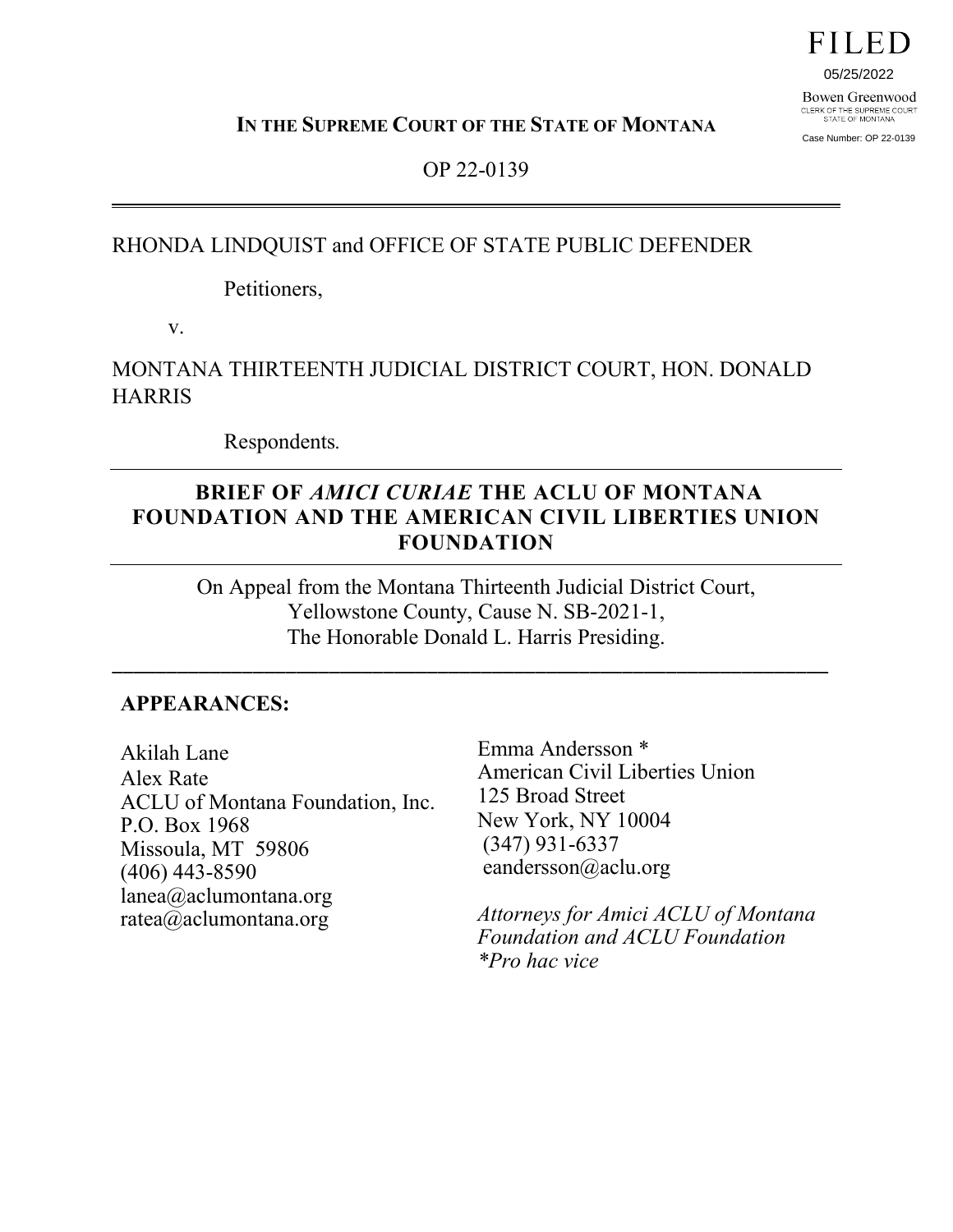Peter F. Habein CROWLEY FLECK PLLP P.O. Box 2529 Billings, MT 59103 (406) 252-3441 phabein@crowleyfleck.com *Attorney for Petitioner Rhonda Lindquist and Office of State Public Defender*

Emily Jones, *Special Ass't Attorney General* 115 N. Broadway, Suite 410 Billings, MT 59101 (406) 384-7990 [emily@joneslawmt.com](mailto:emily@joneslawmt.com) *Attorney for State of Montana*

Austin Knudsen, *Montana Attorney General* David M.S. Dewhirst, *Solicitor General* Morgan J. Varty, *Ass't Attorney General* 215 North Sanders P.O. Box 201401 Helena, MT 59620 (406) 444-2026 [david.dewhirst@mt.gov](mailto:david.dewhirst@mt.gov) morgan.varty@mt.gov *Attorneys for State of Montana*

Jordan Kilby P.O. Box 16960 Missoula, MT 59808 (406) 541-4100 [jordan@westernmontanalaw.com](mailto:jordan@westernmontanalaw.com) *Attorney for Amicus Curiae National Association of Public Defense*

\_\_\_\_\_\_\_\_\_\_\_\_\_\_\_\_\_\_\_\_\_\_\_\_\_\_\_\_\_\_\_\_\_\_\_\_\_\_\_\_\_\_\_\_\_\_\_\_\_\_\_\_\_\_\_\_\_\_\_\_\_\_\_

Timothy B. Strauch 257 W. Front Street, Ste. A Missoula, MT 59802 (406) 532-2600 tstrauch@strauchlawfirm.com *Attorney for Respondent 13th J.D. Court, Hon. Donald Harris*

L. Randall Bishop L. Randall Bishop, AAL 27 Prairie Falcon Ct. Kalispell, MT 59901 (406) 670-9394 rbishop@lrblawyers.com *Attorney for Amicus Curiae Montana Innocence Project*

Marty Lambert Gallatin County Attorney 1709 W. College Bozeman, MT 59715 [marty.lambert@gallatin.mt.gov](mailto:marty.lambert@gallatin.mt.gov) *Attorney for Amicus Curiae Montana County Attorneys Association*

Nikki Trautman Baszynksi *Pro hac vice* 215 East 9<sup>th</sup> Street, Suite 601 Cincinnati, OH 45202 (614) 362-1644 x95 [nbaszynski@ohiojpc.org](mailto:nbaszynski@ohiojpc.org) *Attorney for Amicus Curiae National Association of Public Defense*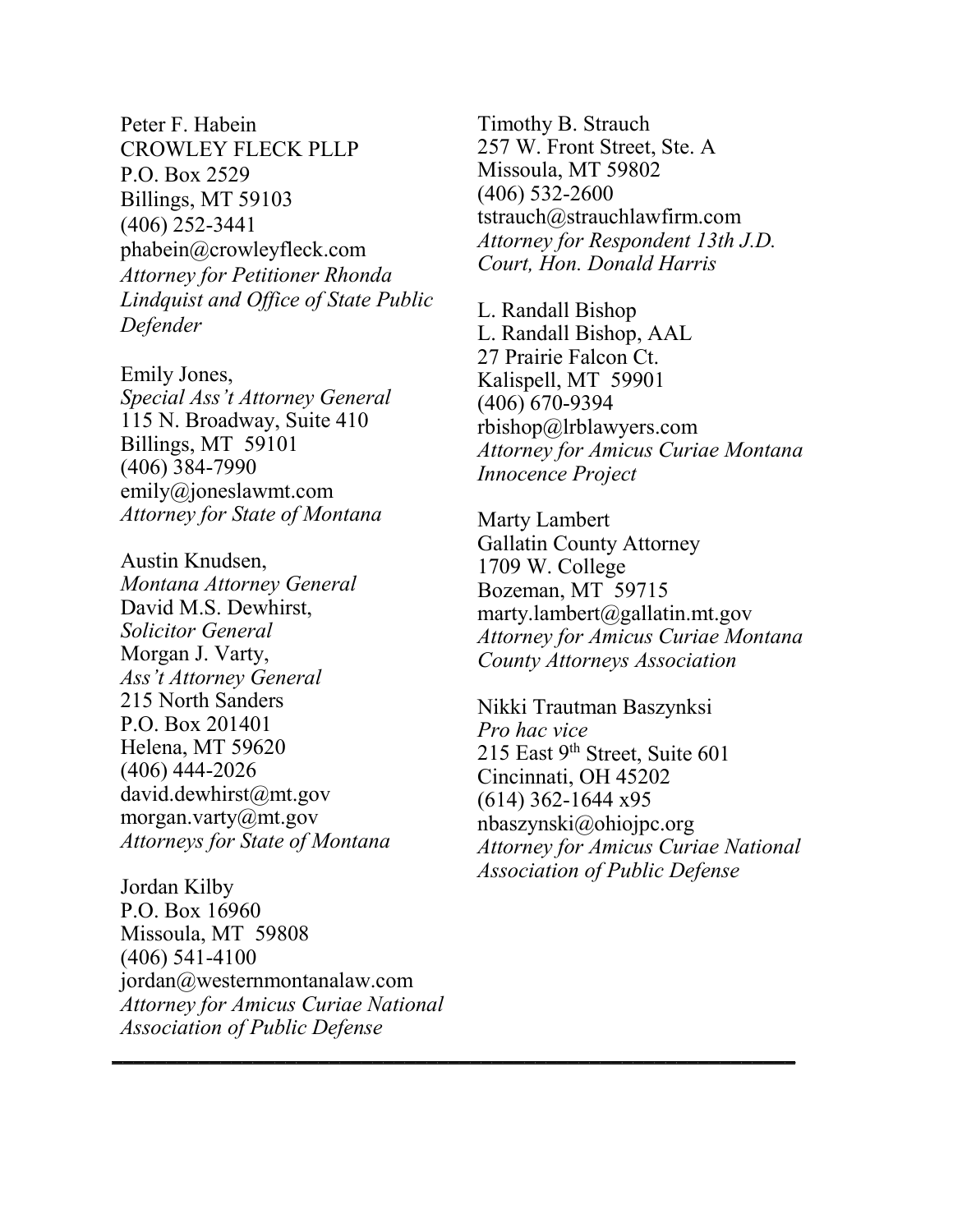# **TABLE OF CONTENTS**

| I. Montana Has Long Resisted and Neglected its Obligation to Ensure that                                                            |
|-------------------------------------------------------------------------------------------------------------------------------------|
| A. The ACLU Had to Sue Montana for it to Establish the Office of                                                                    |
| B. Montana's Political Branches Undermined the Potential of the<br>Public Defender Act by Failing to Adequately Fund the System4    |
| C. An Ever-Expanding Criminal Legal System Compounds the<br>Problem of Insufficient Funding for Public Defense 8                    |
| II. This Court Can and Should Exercise its Authority to Protect the Right to                                                        |
| A. Only Systemic Solutions Can Remedy Systemic Constitutional                                                                       |
| B. The Right to Counsel Requires States to Spend Money to                                                                           |
| C. This Court's Precedent Establishes that it May Review Legislative<br>Funding Decisions and Determine Whether Funding Systems are |
| D. This Court Can Immediately Mitigate the Crisis and Protect                                                                       |
|                                                                                                                                     |
|                                                                                                                                     |
|                                                                                                                                     |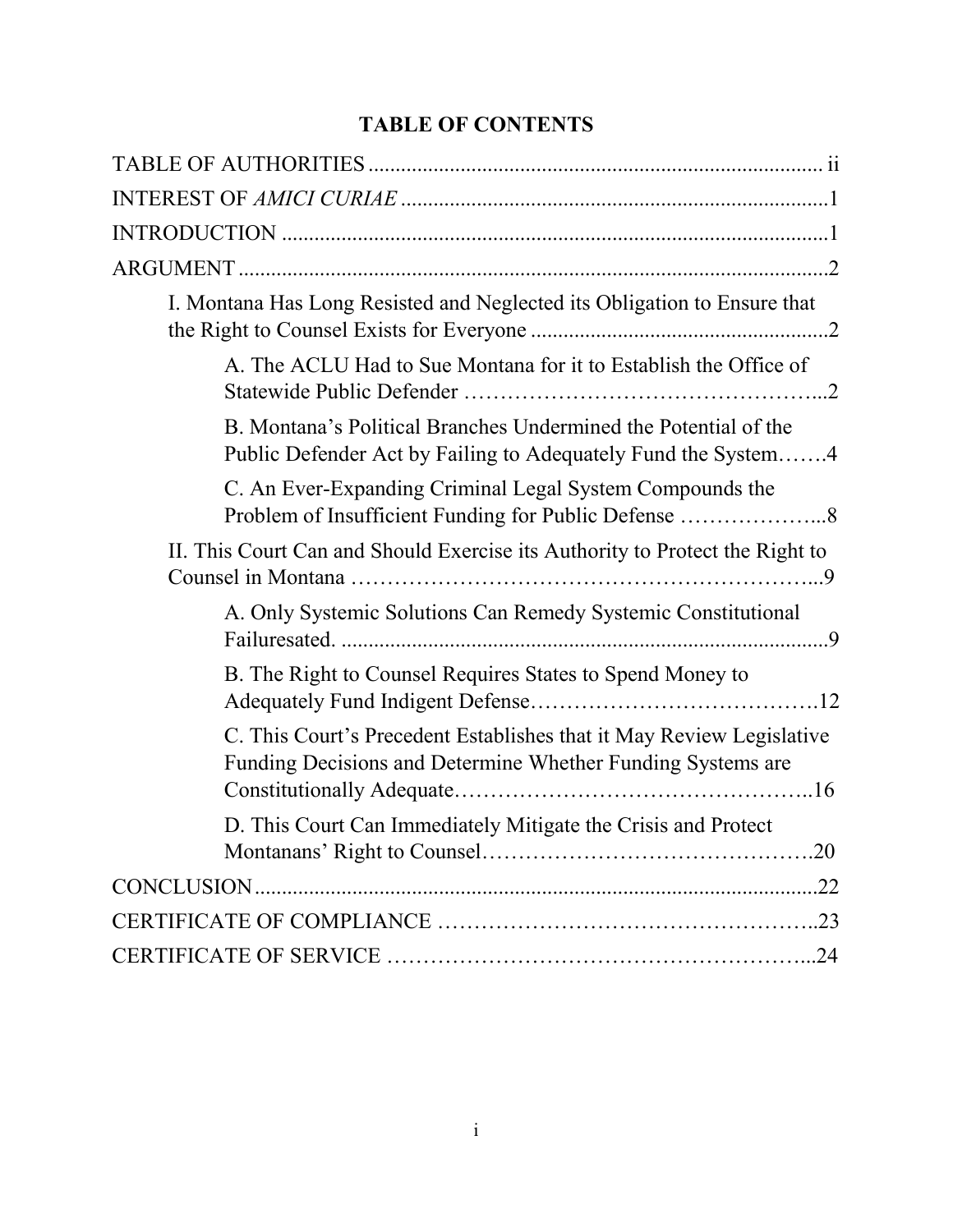# **TABLE OF AUTHORITIES**

# **Cases**

| Butte-Silver Bow Loc. Gov't v. Olsen, 228 Mont. 77, 743 P.2d 564 (1987)19           |
|-------------------------------------------------------------------------------------|
| Carrasquillo v. Hampden Cnty. Dist. Cts., 142 N.E.3d 28 (2020) 1, 11, 20            |
|                                                                                     |
| Columbia Falls Elementary Sch. Dist. No. 6 v. State, 2005 MT 69, 326 Mont. 304,     |
|                                                                                     |
| Gallatin Cnty. v. Montana Eighteenth Jud. Dist. Ct., 281 Mont. 33, 930 P.2d 680     |
|                                                                                     |
|                                                                                     |
| Hurrell-Harring v. State, 930 N.E.2d 217 (N.Y. 2010)  11, 14, 15                    |
|                                                                                     |
|                                                                                     |
| Lavallee v. Justices in the Hampden Superior Court, 442 Mass. 228 (2004)20          |
|                                                                                     |
| N.Y. Cnty Lawyers' Ass'n v. State, 196 Misc. 2d 761 (N.Y. Sup. Ct. 2003)15          |
| Office of State Public Defender's Petition for Writ of Certiorari, Cause No. OP 22- |
|                                                                                     |
| Simmons v. State Pub. Defender, 791 N.W.2d 69 (Iowa 2010) 14                        |
|                                                                                     |
|                                                                                     |
|                                                                                     |
|                                                                                     |
|                                                                                     |
| White v. Martz, Cause No. DV-2002-133 (Montana First Judicial District, Lewis       |
|                                                                                     |
| White v. Martz, Cause No. DV-2002-133 (Montana First Judicial District, Lewis       |
|                                                                                     |
| Wilbur v. City of Mount Vernon, 989 F. Supp. 2d 1122 (W.D. Wash. 2013). 11, 12,     |
| 15                                                                                  |
| Wilbur v. City of Mount Vernon, No. 2:11-CV-1100, 2012 WL 600727 (W.D.              |
|                                                                                     |
| <b>Statutes</b>                                                                     |
|                                                                                     |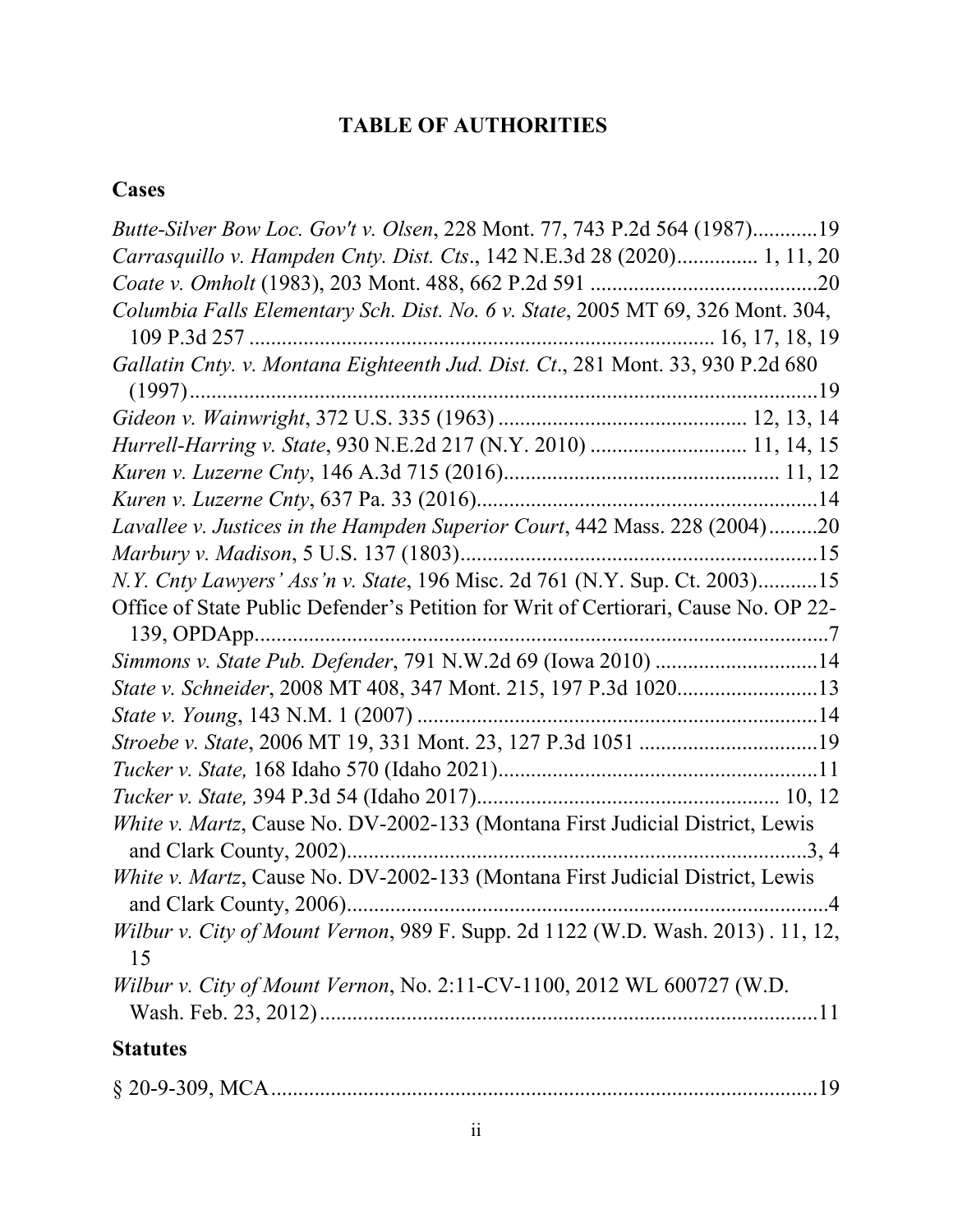| .21 |
|-----|
| .21 |
| .21 |
|     |
|     |
|     |
|     |
|     |
|     |
|     |
|     |
|     |
|     |
|     |
|     |
|     |
|     |
|     |
|     |
|     |
|     |

# **Other Authorities**

| .21 |
|-----|
| .21 |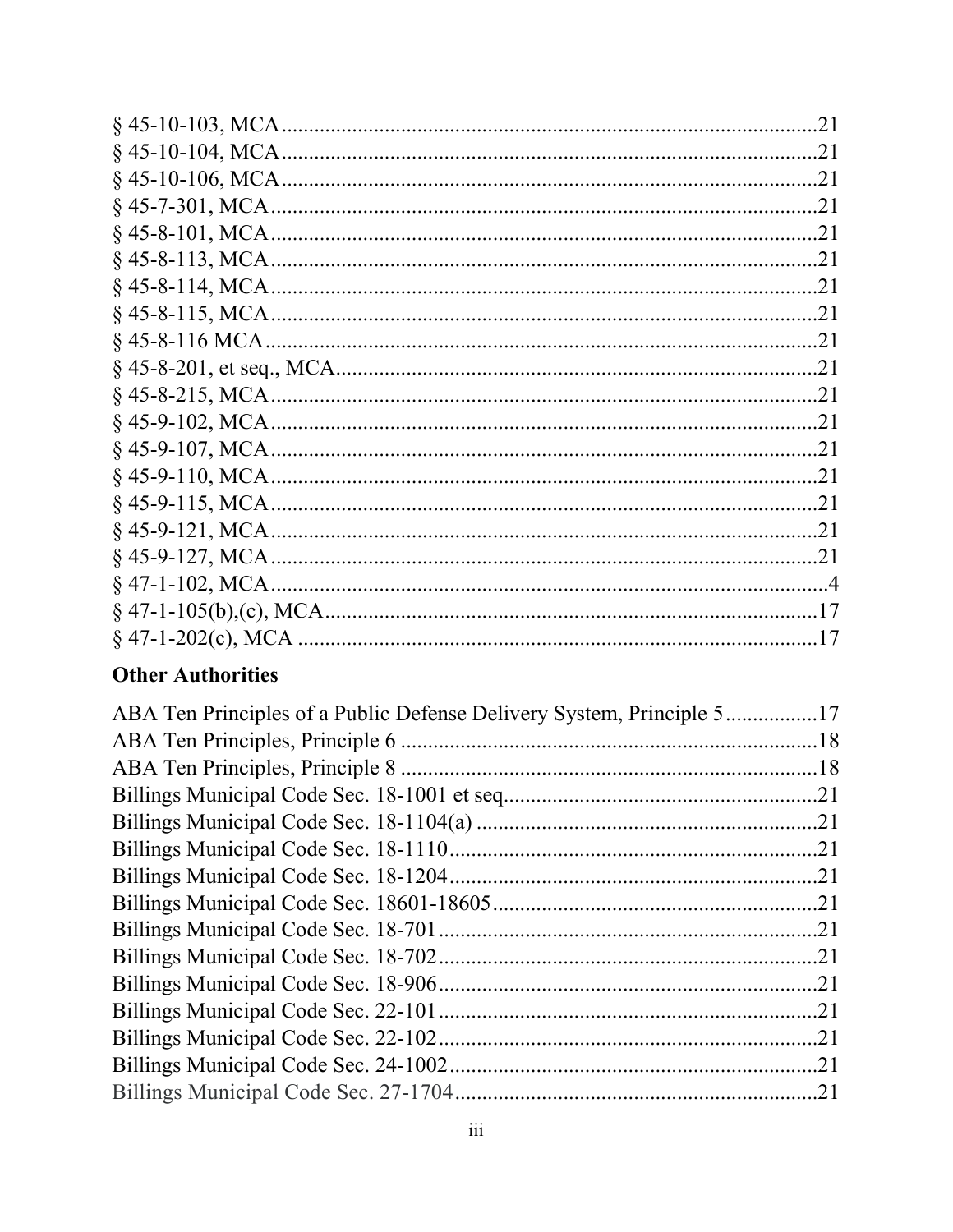| .21                                                                                  |
|--------------------------------------------------------------------------------------|
| Guide to Judiciary Policy, Vol. 7: Defender Services § 230.16(A) (May 2019),         |
| <i>available at https://www.uscourts.gov/sites/default/files/vol07a-ch02.pdf7</i>    |
| https://50stateblueprint.aclu.org/states/montana/# (citing Bureau of Justice         |
|                                                                                      |
| https://helenair.com/news/state-and-regional/govt-and-politics/group-of-contract-    |
| attorneys-refuse-new-assignments-in-pay-dispute/article b0982e9b-7f6c-50c2-          |
|                                                                                      |
| https://publicdefender.mt.gov/_docs/GovernorsReport/2021/Directors-Letter-FY-        |
|                                                                                      |
| https://www.americanbar.org/content/dam/aba/administrative/legal aid indigent d      |
|                                                                                      |
| https://www.greatfallstribune.com/story/news/crime/2018/06/11/budget-cuts-state-     |
| public-defenders-office-threaten-2019-shutdown/642076002/5                           |
| https://www.in.gov/publicdefender/files/Tucker-v.-State-of-Idaho-DOJ-Statement-      |
|                                                                                      |
| https://www.mtpr.org/montana-news/2017-02-14/budget-cuts-will-cripple-               |
| montanas-already-overburdened-public-defenders-attorneys-say 5                       |
| https://www.nlada.org/defender-standards/national-advisory-commission/black-         |
|                                                                                      |
| National Center for Defense Management, a project of the National Legal Aid &        |
| Defender Association; Montana Statewide Defender Systems Development Study,          |
|                                                                                      |
| Paul Butler, <i>Poor People Lose:</i> Gideon and the Critique of Rights, 122 Yale 13 |
| Performance Audit; Public Defender Workforce Management, Office of the State         |
|                                                                                      |
|                                                                                      |
| U.S. Amicus Brief, https://www.justice.gov/opa/file/769806/download12                |
| U.S. SOI,                                                                            |
| https://www.justice.gov/sites/default/files/crt/legacy/2013/08/15/wilbursoi8-14-     |
| Welcome to Yellowstone County, MT - Detention Center Search Listing                  |
|                                                                                      |
| <b>Rules</b>                                                                         |
|                                                                                      |
|                                                                                      |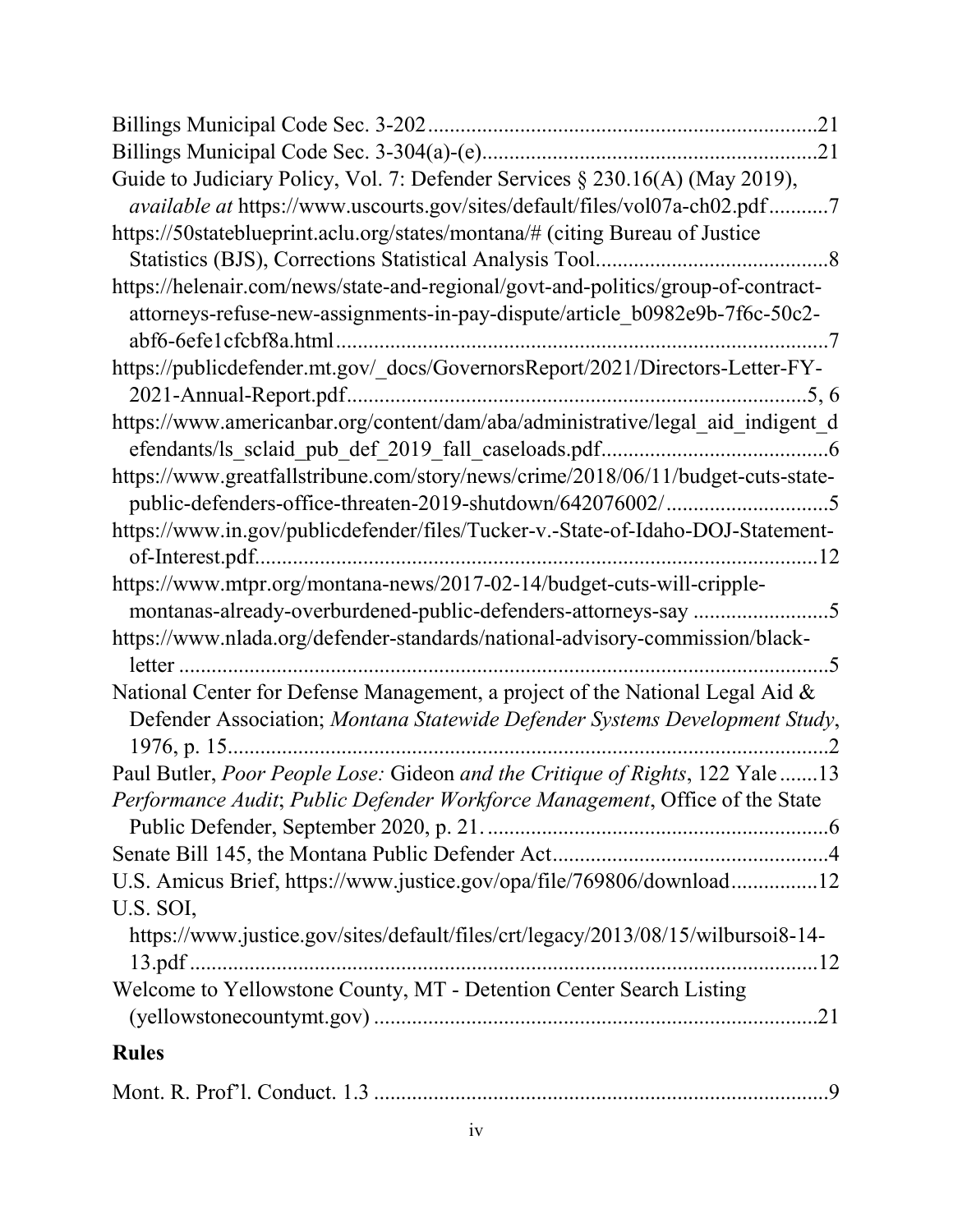# **Constitutional Provisions**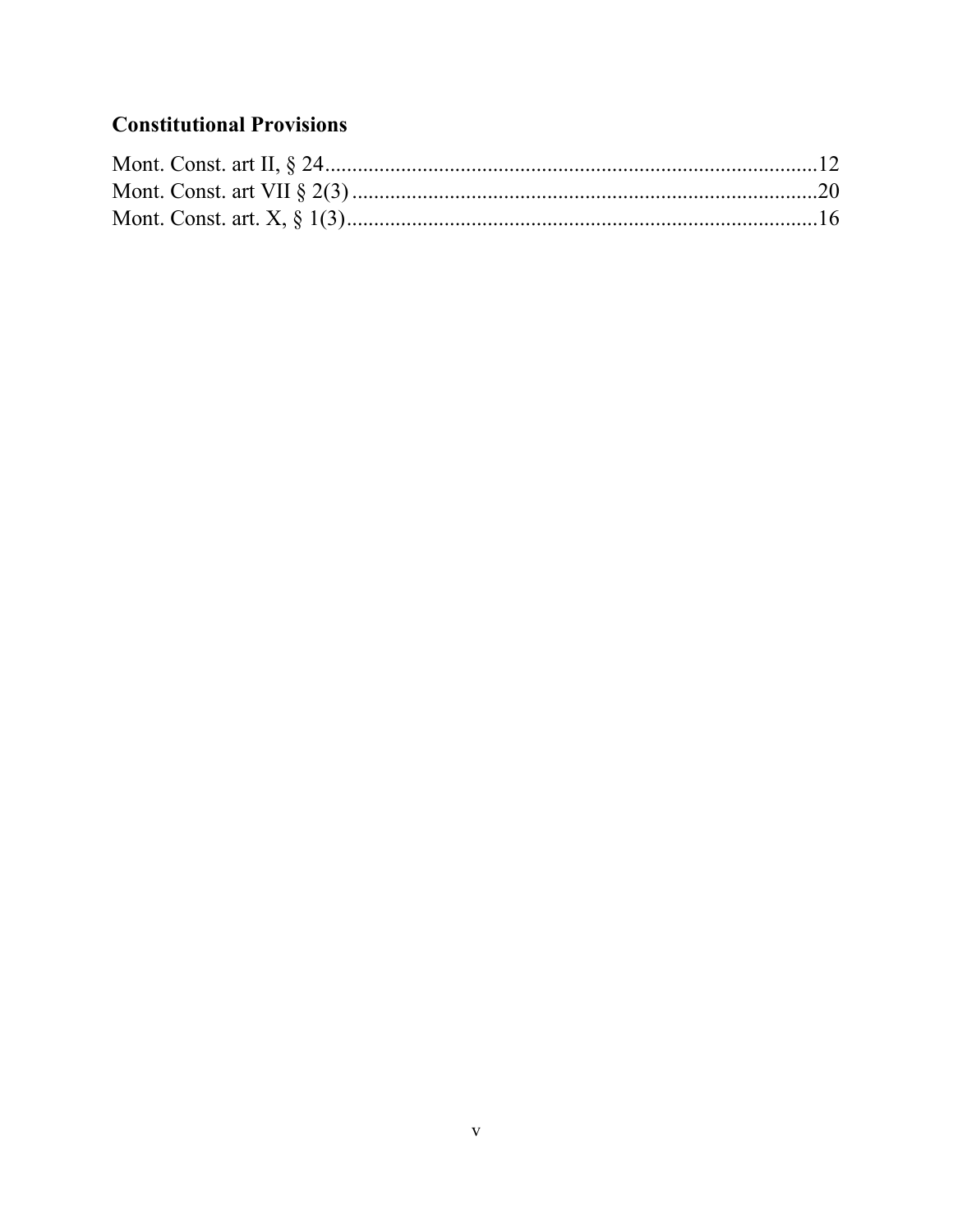#### **STATEMENT OF INTEREST OF** *AMICI CURIAE*

The American Civil Liberties Union Foundation ("ACLU") and the state affiliate, American Civil Liberties Union Foundation of Montana ("ACLU-MT"), are non-partisan organizations committed to supporting and protecting civil liberties. *Amici* have a long, extensive history of advocating for effective representation of criminal defendants, ensuring that public defense systems effectively implement the right to counsel, and supporting those whose constitutional rights have been violated within the criminal justice system.

#### **INTRODUCTION**

"[B]y promoting the integrity and accuracy of the government's law enforcement operations, a robust public defender system not only protects the rights of indigent defendants, but also helps to increase public safety, to avoid the costs of wrongful convictions, and to protect the constitutional rights of all of [Montana's] residents. And where the public defender system fails to fulfill its mission due to inadequate funding, that failure not only undermines the constitutional rights of indigent defendants, but indirectly injures us all." *Carrasquillo v. Hampden Cnty. Dist. Cts*., 142 N.E.3d 28, 54 (2020).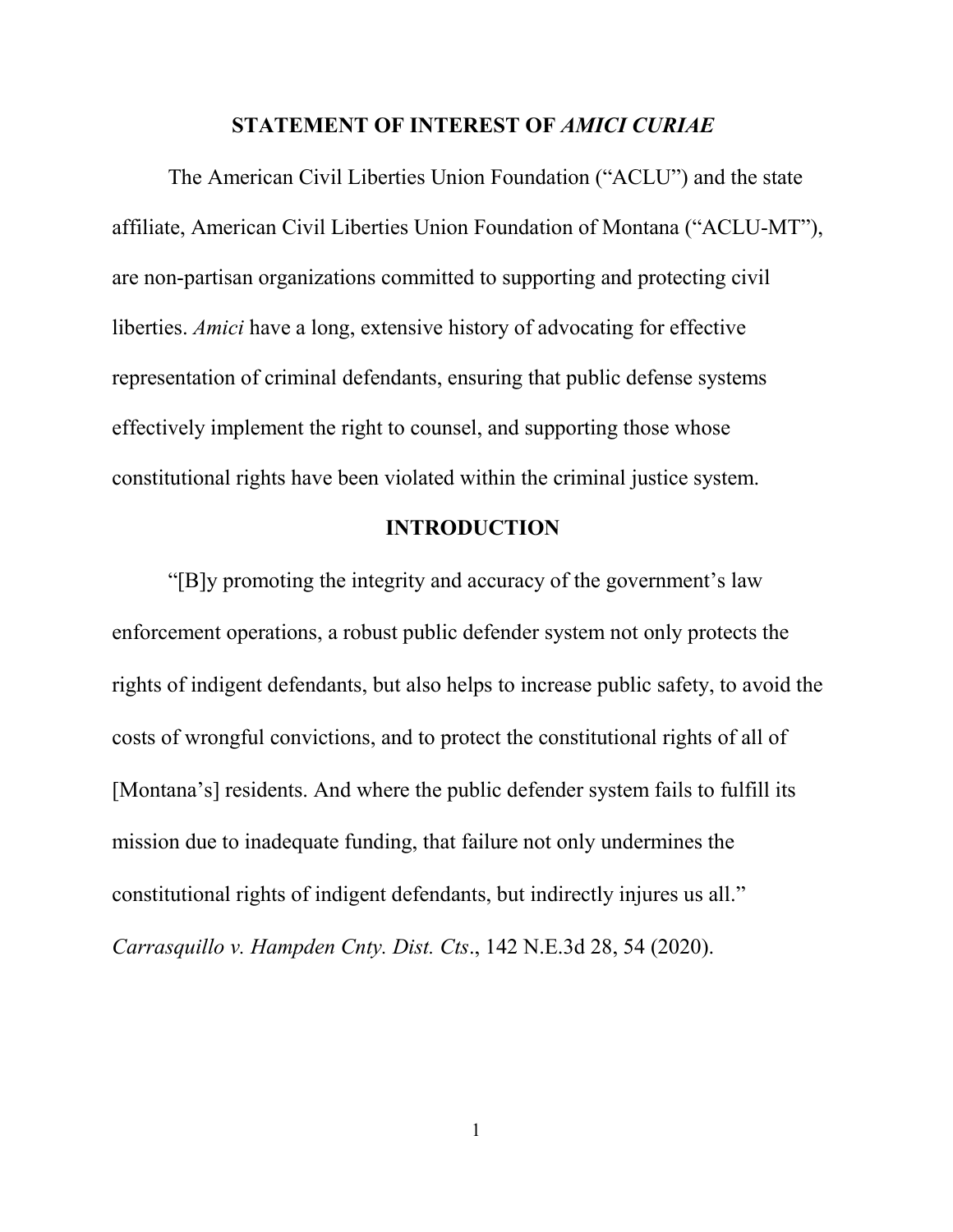#### **ARGUMENT**

#### **I. Montana Has Long Resisted and Neglected its Obligation to Ensure that the Right to Counsel Exists for Everyone.**

The current controversy arising out of Yellowstone County is emblematic of Montana's halfhearted commitment to upholding the constitutional right to counsel and reflects the longstanding fragility of our public defense system. This controversy is neither unique nor isolated. Amici urge the Court to consider this case within the larger context of Montana's checkered history of public defense.

## **A. The ACLU Had to Sue Montana for it to Establish the Office of Statewide Public Defender**

Twentieth century public defense in Montana was a hodge-podge of countyadministered programs utterly lacking in uniform quality, standards, or accountability. The counties designed and administered their own public defense programs and were reimbursed by the state for services rendered. The state, however, failed to set standards for the provision of services, failed to exercise any supervision to ensure that the counties' programs met constitutional standards, and failed to adequately fund the county programs. As far back as 1976, the National Center for Defense Management identified numerous deficiencies with Montana's county-based system.[1](#page-9-0) In 1981, in an overwhelmingly bipartisan vote, the Montana

l

<sup>&</sup>lt;sup>1</sup> National Center for Defense Management, a project of the National Legal Aid & Defender Association; *Montana Statewide Defender Systems Development Study*, 1976, p. 15.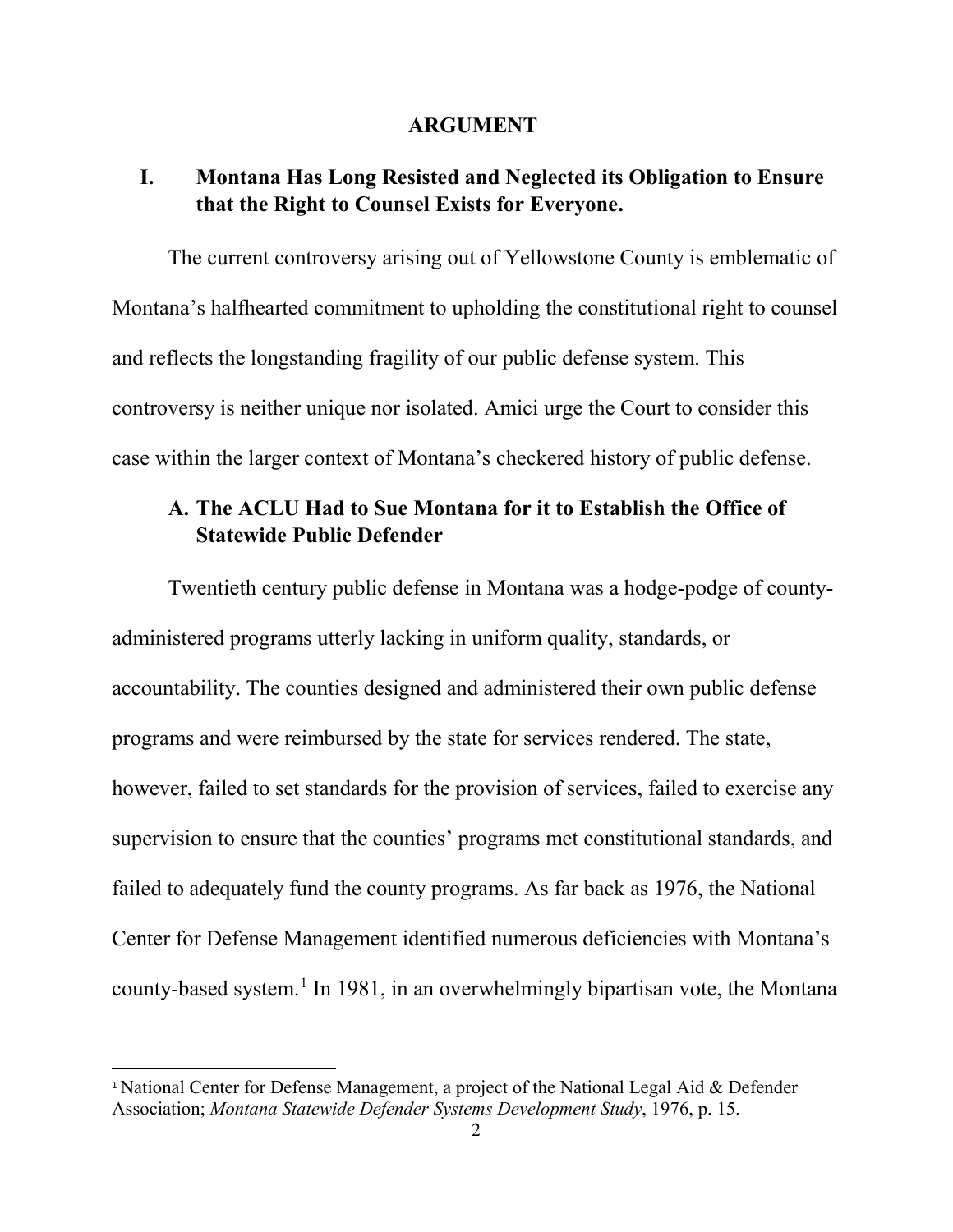Legislature passed a joint resolution finding that "the constitutional requirement of the effective assistance of counsel for persons accused of crimes had not been achieved consistently on a statewide basis."[2](#page-9-1) Despite this knowledge, the Legislature failed to take any significant remedial action and, in the meantime, the problem only got worse.

On February 14, 2002, the ACLU filed suit against the State of Montana and seven of its counties alleging a failure to adequately fund and supervise county public defense programs. *White v. Martz*, Cause No. DV-2002-133 (Montana First Judicial District, Lewis and Clark County, 2002). The lawsuit alleged that the state had abdicated its constitutional duty to ensure effective counsel for the poor by delegating the design and administration of those programs to its counties, without sufficient funding or guidance. Due to the lack of state oversight, county programs were plagued by a number of deficiencies, including: a virtual absence of adversarial advocacy; high attorney caseloads; the inability of lawyers to meaningfully confer with their clients or to develop a defense; lack of investigatory and expert services; excessive plea bargaining and unnecessary pre-trial incarceration.

<span id="page-9-0"></span>Ultimately, the parties entered into a settlement, agreeing that "a properly funded state-wide public defender system with sufficient administrative and

l

<span id="page-9-1"></span><sup>2</sup> <https://courts.mt.gov/external/leg/bills/1981/senate/joint/SJR02.pdf>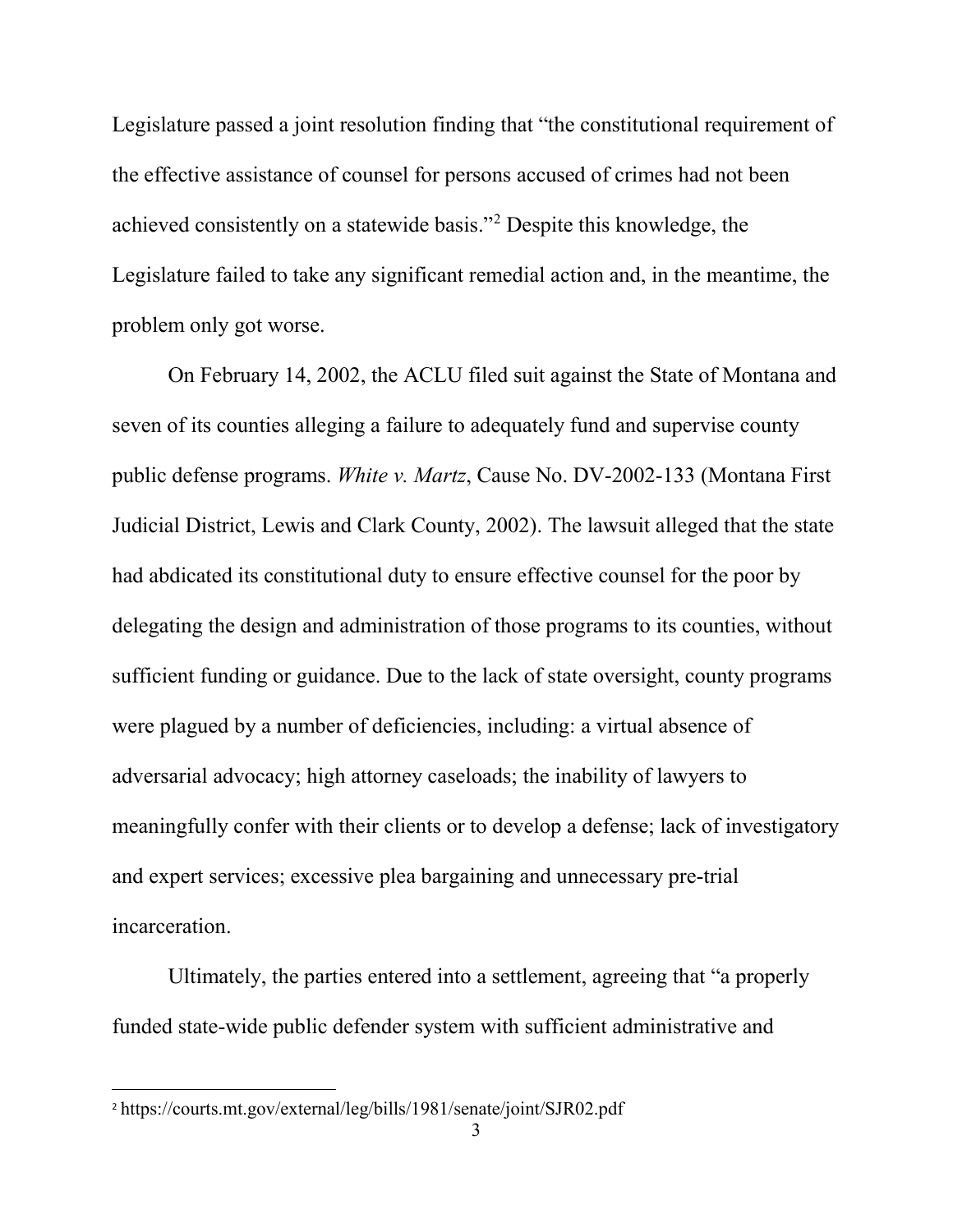financial resources is necessary to ensure that indigent criminal defendants receive constitutionally and statutorily adequate legal representation." Stipulation and Order of Postponement of Trial, *White v. Martz*, Cause No. C DV-2002-133 (Montana First Judicial District, Lewis and Clark County, 2004).

In 2005, as a result of the settlement agreement, the Montana Legislature passed Senate Bill 145, the Montana Public Defender Act ("the Act"), and our modern system of public defense was born. The Act established a statewide public defender system staffed by "qualified and competent counsel" and supported by "adequate public funding." § 47-1-102, MCA. While the Act represented an enormous step towards Montana fulfilling its constitutional duty, in many respects its promises remain unmet.

### **B. Montana's Political Branches Undermined the Potential of the Public Defender Act by Failing to Adequately Fund the System.**

Despite the settlement in *White* and passage of the Act, the *White* plaintiffs remained concerned that insufficient funding would thwart implementation of the new system. Memorandum and Order on Motions to Dismiss, *White v. Martz*, Cause No. C DV-2002-133 (Montana First Judicial District, Lewis and Clark County, 2006). Those concerns were prescient. The Office of the State Public Defender (hereinafter "OPD" or "agency") is a vast improvement over Montana's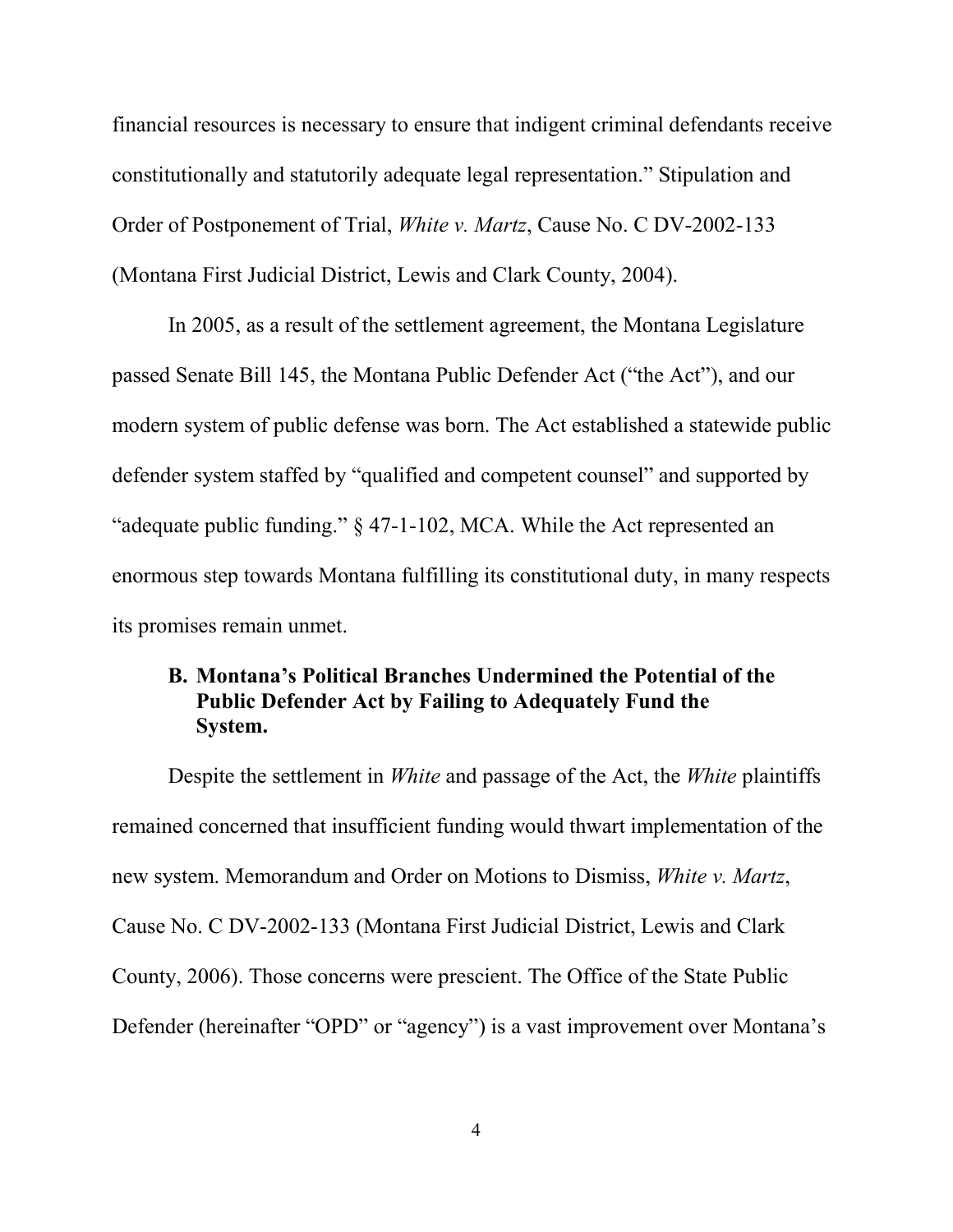old county-by-county approach, but it has been plagued by chronic underfunding since its beginning.

Nearly every biennium, OPD has had to seek "supplemental" funding from the Legislature outside of the typical appropriations process.<sup>[3](#page-11-0)</sup> Supplemental funding is a legislative mechanism by which an agency that has overspent its budget can ask for additional funding to complete the fiscal year. This long-simmering crisis culminated in 2015, when the Legislature stripped away the agency's entire base budget in favor of one-time funding. As a result, in 2016 OPD projected a deficit of between \$2.5 and \$3.5 million for fiscal year 2017.<sup>[4](#page-12-0)</sup> This deficit forced the agency to implement a draconian cost saving plan involving hiring freezes and rate reductions for contract attorneys.<sup>[5](#page-12-1)</sup>

Today, Montana's public defenders routinely represent more defendants than the maximum caseloads recommended by the National Advisory Commission on Criminal Justice Standards and Goals, [6](#page-12-2) which is the only national caseload standard for public defense that currently exists. In fiscal year 2019, for example,

 $\overline{\phantom{a}}$ 

<sup>&</sup>lt;sup>3</sup> [https://publicdefender.mt.gov/\\_docs/GovernorsReport/2021/Directors-Letter-FY-2021-Annual-](https://publicdefender.mt.gov/_docs/GovernorsReport/2021/Directors-Letter-FY-2021-Annual-Report.pdf)[Report.pdf](https://publicdefender.mt.gov/_docs/GovernorsReport/2021/Directors-Letter-FY-2021-Annual-Report.pdf)

<span id="page-11-0"></span><sup>4</sup> [https://www.mtpr.org/montana-news/2017-02-14/budget-cuts-will-cripple-montanas-already](https://www.mtpr.org/montana-news/2017-02-14/budget-cuts-will-cripple-montanas-already-overburdened-public-defenders-attorneys-say)[overburdened-public-defenders-attorneys-say](https://www.mtpr.org/montana-news/2017-02-14/budget-cuts-will-cripple-montanas-already-overburdened-public-defenders-attorneys-say)

<sup>&</sup>lt;sup>5</sup> *Id*; https://www.greatfallstribune.com/story/news/crime/2018/06/11/budget-cuts-state-publicdefenders-office-threaten-2019-shutdown/642076002/<br><sup>6</sup> https://www.nlada.org/defender-standards/national-advisory-commission/black-letter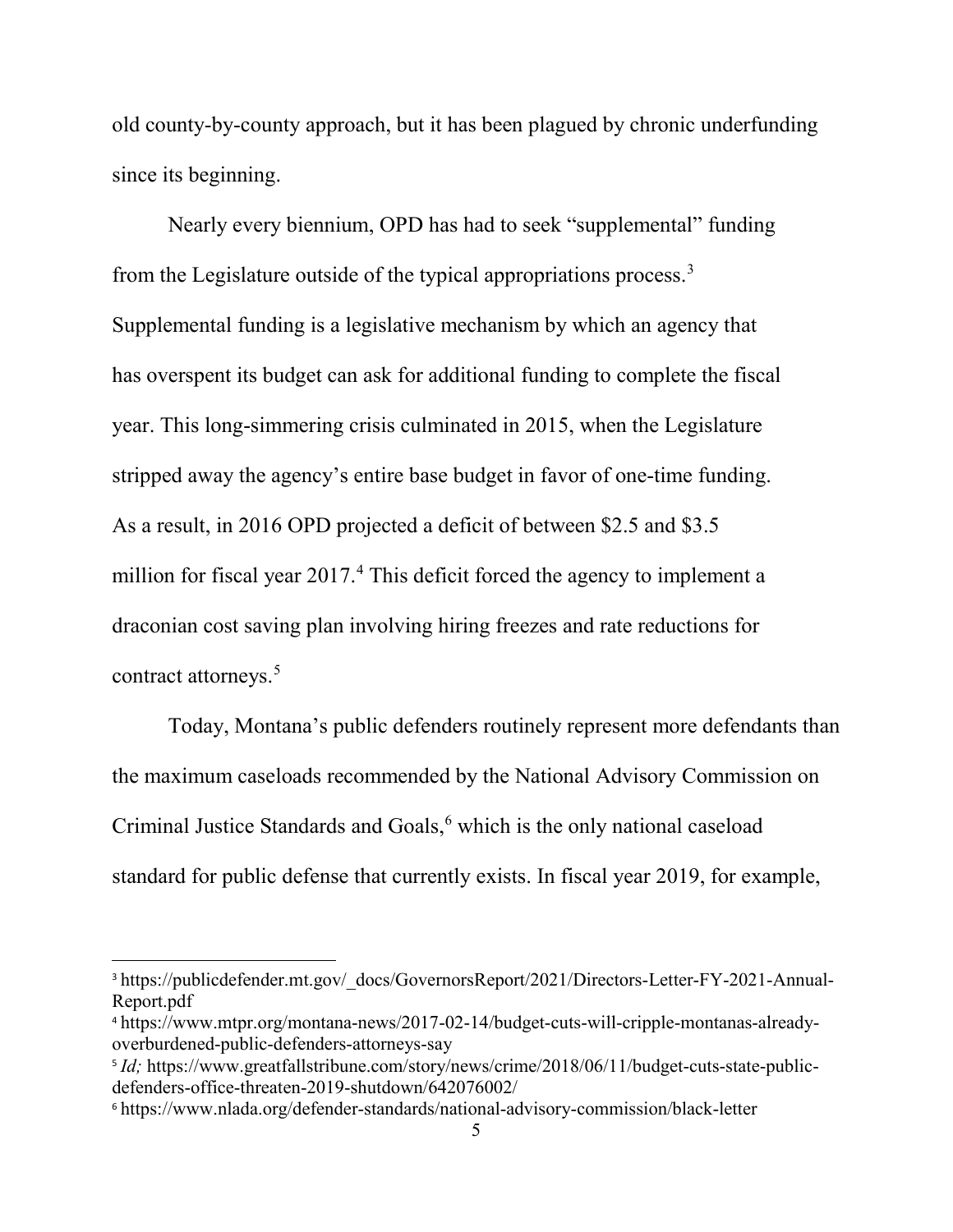eight out of the fourteen OPD regions reported staff exceeding recommended caseloads.[7](#page-13-0) Excessive caseloads are an insurmountable problem for public defenders, no matter how skilled or hardworking individual attorneys may be. As one expert has explained, "[w]hen caseloads are excessive, indigent defendants are at serious risk of harm. The predicament is much like a cardiologist who must complete 10 surgeries every day. At first the cardiologist will try to take the necessary time with each patient, extending the day to try to perform at a top level despite incredible time constraints. But eventually she will have no choice but to cut corners. The care of certain patients will be sacrificed to create more time for others.["8](#page-13-1)

OPD has reported that there is an "increased backlog of open and active cases… leading to longer assignment times in parts of the State."[9](#page-13-2) The pandemic has only exacerbated the situation, "as it has both expanded the number of individuals eligible for OPD representation while simultaneously increasing pressure on the Agency's ability to recruit and retain both [full-time employees] and contractors."[10](#page-14-0) Recruitment and retention is a persistent and worsening

<span id="page-12-1"></span><span id="page-12-0"></span> $\overline{\phantom{a}}$ 

<sup>7</sup> *Performance Audit*; *Public Defender Workforce Management*, Office of the State Public Defender, September 2020, p. 21.

<sup>8</sup> https://www.americanbar.org/content/dam/aba/administrative/legal\_aid\_indigent\_defendants/ls\_ sclaid pub def 2019 fall caseloads.pdf

<span id="page-12-2"></span><sup>9</sup> [https://publicdefender.mt.gov/\\_docs/GovernorsReport/2021/Directors-Letter-FY-2021-Annual-](https://publicdefender.mt.gov/_docs/GovernorsReport/2021/Directors-Letter-FY-2021-Annual-Report.pdf)[Report.pdf](https://publicdefender.mt.gov/_docs/GovernorsReport/2021/Directors-Letter-FY-2021-Annual-Report.pdf)

<sup>10</sup> *Id.*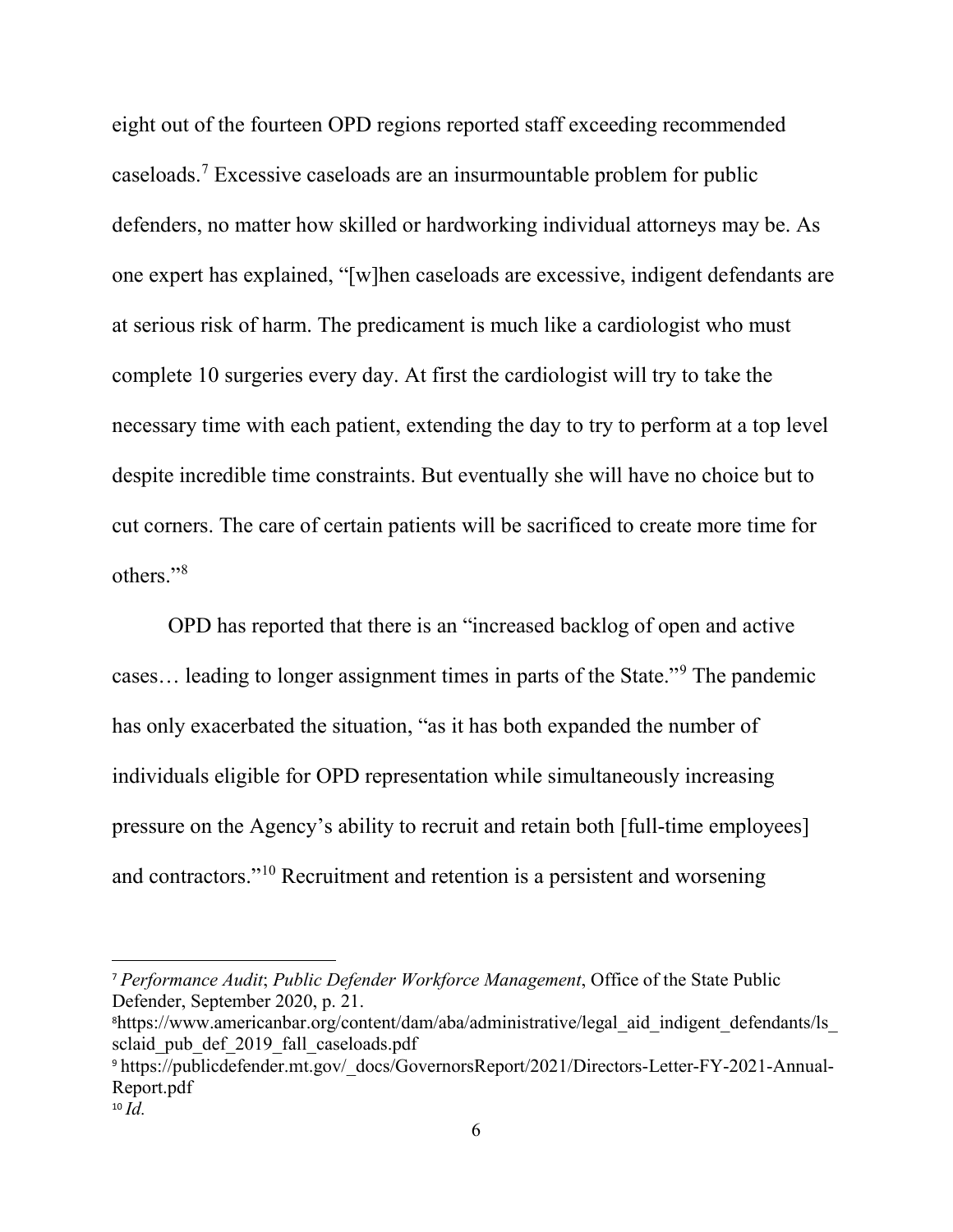problem for OPD, as public defenders are paid many thousands of dollars less than other state attorneys in comparable roles. Office of State Public Defender's Petition for Writ of Certiorari, Cause No. OP 22-139, OPDApp.192-194.

On top of the challenges OPD faces representing its own clients, it has become increasingly difficult for OPD to find contract attorneys willing to take cases when OPD is conflicted out. Compensation rates for contract public defenders have stagnated in the last decade and failed to keep pace with rising costs of living. *Id.*, OPDApp.194-195. Recently, a group of private contract attorneys refused to take additional conflict cases from OPD because the state was paying them lower rates (\$56/hour) than it pays attorneys in other counties.<sup>[11](#page-14-1)</sup> This contract attorney rate has actually decreased from \$62/hour. OPDApp. 194-195. Even in those counties with the highest hourly rate for contract attorneys, pay remains well below the market rate. For example, the rate paid to federal bar advocates under the Criminal Justice Act was \$90 in 2005 and incrementally increased every 1 to 3 years to its current rate of \$148.[12](#page-15-0) This disparity disincentivizes attorneys from representing indigent clients in state court.

<span id="page-13-1"></span><span id="page-13-0"></span>l

<span id="page-13-2"></span><sup>&</sup>lt;sup>11</sup> *Id*; https://helenair.com/news/state-and-regional/govt-and-politics/group-of-contract-attorneysrefuse-new-assignments-in-pay-dispute/article\_b0982e9b-7f6c-50c2-abf6-6efe1cfcbf8a.html <sup>12</sup> *See* Guide to Judiciary Policy, Vol. 7: Defender Services § 230.16(A) (May 2019), *available at*  https://www.uscourts.gov/sites/default/files/vol07a-ch02.pdf, add. 79-84.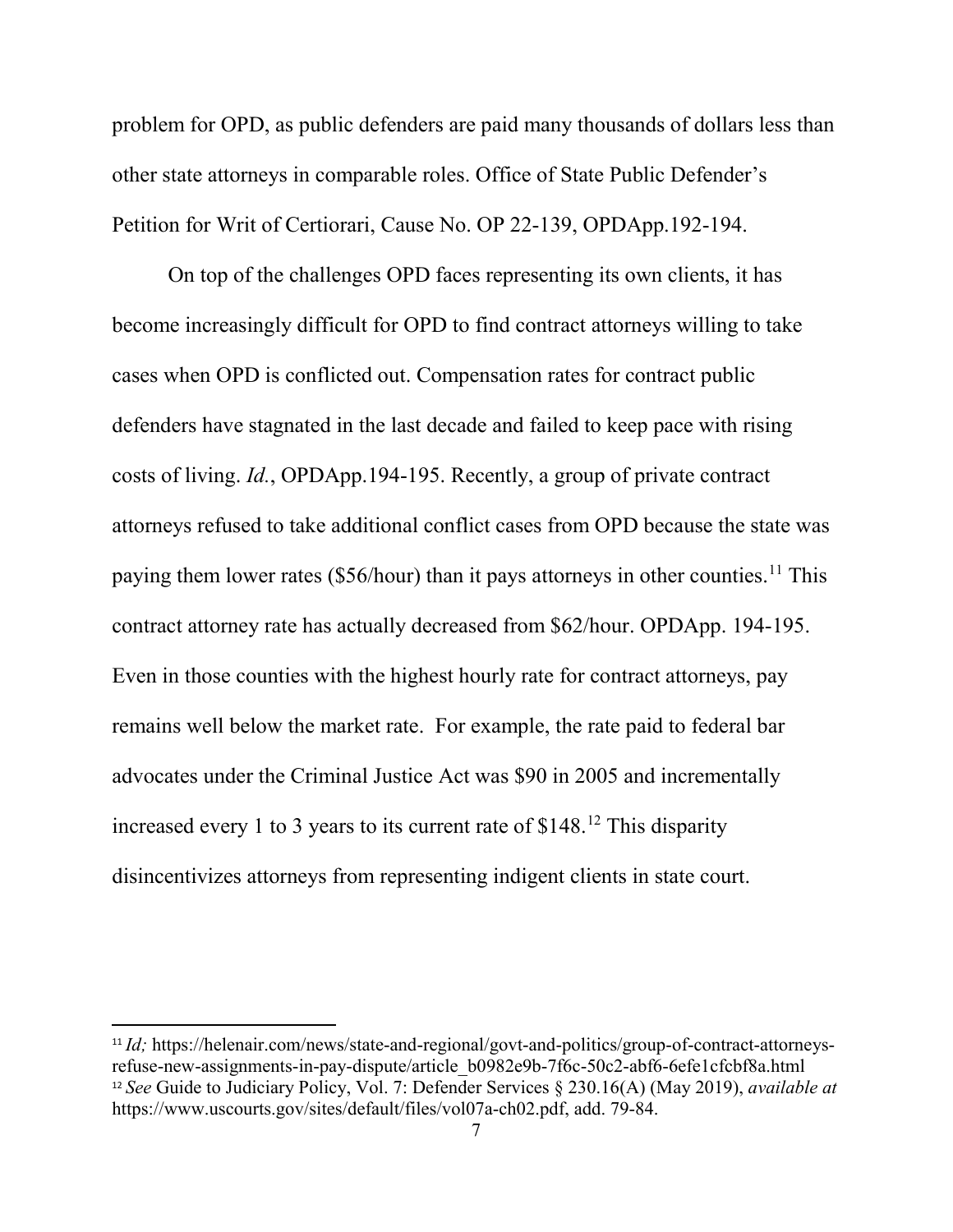Thus, since OPD's inception, the Legislature has persistently undermined its own creation: Montana's public defense system cannot achieve its promise without appropriate funding.

### **C. An Ever-Expanding Criminal Legal System Compounds the Problem of Insufficient Funding for Public Defense**

Between 1980 and 2016, Montana's prison population increased by 416 percent. [13](#page-15-1) As of 2019, there were 2,706 people in Montana state prisons, and in 2015 more than 2,000 additional people were held in county jails across the state.<sup>[14](#page-15-2)</sup> In 2015, nearly one in five people entering Montana's prisons were admitted for a drug offense, 67 percent of which were possession offenses.<sup>[15](#page-16-0)</sup> Between 2008 and 2018, admissions to the state's prisons increased by 24 percent, while releases from prison increased by only 18 percent.<sup>[16](#page-16-1)</sup> The national average rate of state imprisonment dropped by 7 percent between 2000 and 2016, while Montana's rate of imprisonment increased by 6 percent.<sup>[17](#page-16-2)</sup>

Hundreds of people—462 people in 2017—are incarcerated each year in Montana for technical or compliance violations of probation or parole.<sup>[18](#page-16-3)</sup> Many are

l

- <sup>16</sup> *Id.*
- <sup>17</sup> *Id.*

<sup>13</sup> [https://50stateblueprint.aclu.org/states/montana/#](https://50stateblueprint.aclu.org/states/montana/) (citing Bureau of Justice Statistics (BJS), Corrections Statistical Analysis Tool.

<span id="page-14-0"></span><sup>14</sup> *Id.*

<span id="page-14-1"></span><sup>15</sup> *Id.*

<sup>&</sup>lt;sup>18</sup>ACLU of Montana, Set Up to Fail: Montana's Probation & Parole System, [https://www.aclumontana.org/sites/default/files/field\\_documents/setuptofailmontanasprobationp](https://www.aclumontana.org/sites/default/files/field_documents/setuptofailmontanasprobationparolesystem.pdf) [arolesystem.pdf,](https://www.aclumontana.org/sites/default/files/field_documents/setuptofailmontanasprobationparolesystem.pdf) p. 6.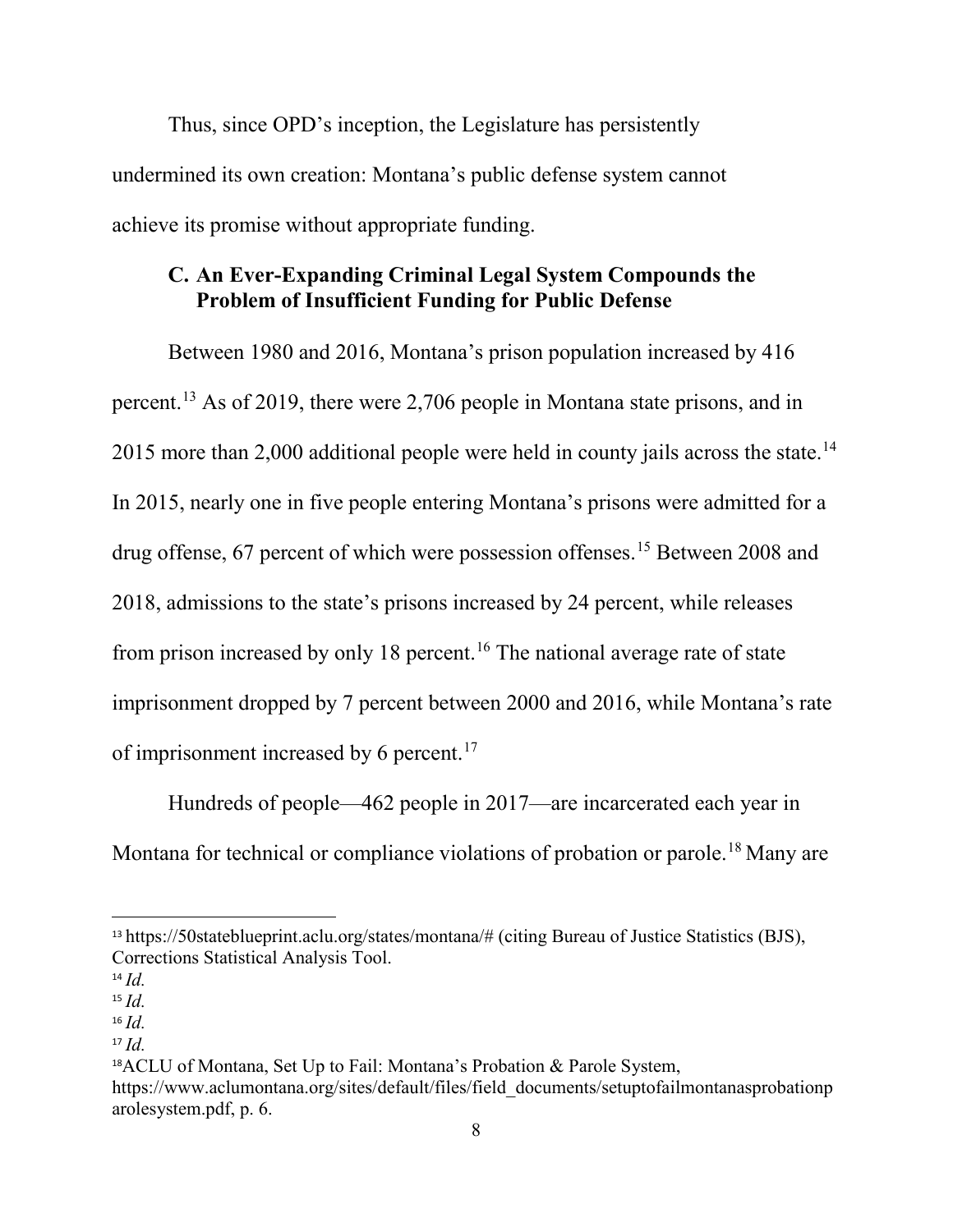caught in the system as a result of an inability to pay fees and costs associated with bail and pretrial release programs, rather than any deliberate noncompliance with court orders. Put plainly, these individuals are incarcerated because they are poor.

The current crisis in Yellowstone County is therefore unsurprising. The system has buckled under pressure from years of underfunding and understaffing, coupled with a steady increase in the need for public defense, and a Legislature uninterested in zealously protecting the right to counsel. The court below understood that OPD is unable to immediately assign public defenders because of budget and funding issues, extremely high caseloads, and difficulty attracting and retaining attorneys. The crisis in Yellowstone is not an outlier: it is the latest and most public manifestation of a statewide system in long-term crisis.

## **II. This Court Can and Should Exercise its Authority to Protect the Right to Counsel in Montana**

#### **A. Only Systemic Solutions Can Remedy Systemic Constitutional Failures**

<span id="page-15-2"></span><span id="page-15-1"></span><span id="page-15-0"></span>This matter is before the Court because Montana's political branches of government have failed to ensure that all Montanans' right to counsel is protected. The parties are both in an impossible situation. OPD may not take more cases than its office can competently handle. If it does, it will create an ethical conflict: in order for one client to be effectively represented, another client's case must be neglected. *See,* Mont. R. Prof'l. Conduct. 1.3. Meanwhile, Judge Harris is trying to prevent indigent criminal defendants from going unrepresented and facing a grave

<sup>9</sup>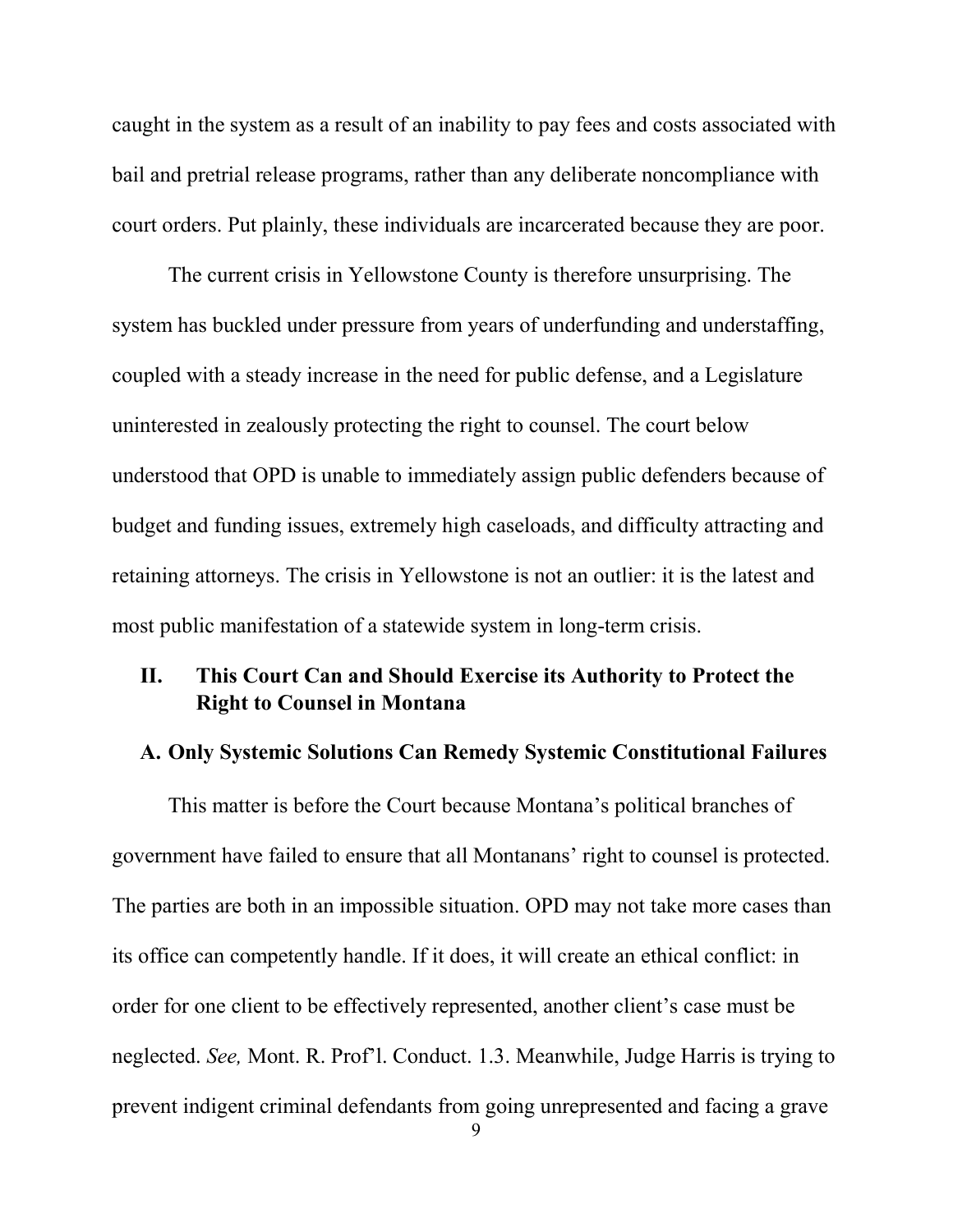violation of their constitutional rights. This is not a crisis of the parties' making, and neither party has the power to address the underlying causes of systemic deficiencies throughout Montana. But this Court does have the power to ensure the right to counsel in Montana is a reality. This Court can order meaningful systemic remedies: it should seize this opportunity to protect the rights of Montanans and the integrity of the state's criminal legal system.

In jurisdictions across the country, courts have concluded that when public defense systems are failing, it is proper to order prospective systemic relief. These courts recognize that systemic constitutional crises cannot be resolved through retroactive case-by-case adjudication. And the United States Department of Justice ("DOJ") agrees. Faced with a longstanding systemic failure, this Court, too, should order relief commensurate with the widespread scope of the problem.

<span id="page-16-3"></span><span id="page-16-2"></span><span id="page-16-1"></span><span id="page-16-0"></span>The Supreme Court of Idaho has twice acknowledged that systemic failures in public defense justify systemic remedies. In *Tucker v. State*, the court concluded that a putative class of indigent criminal defendants could challenge deficiencies in the public defense system and seek systemic, rather than individual, relief. 394 P.3d 54, 62-63 (Idaho 2017). Several years later, the court reaffirmed this conclusion. It held that systemic relief is available where systemic failures are proven by a preponderance of the evidence and that "structural evidence, such as statistics and national standards can [] be probative of the existence of systemic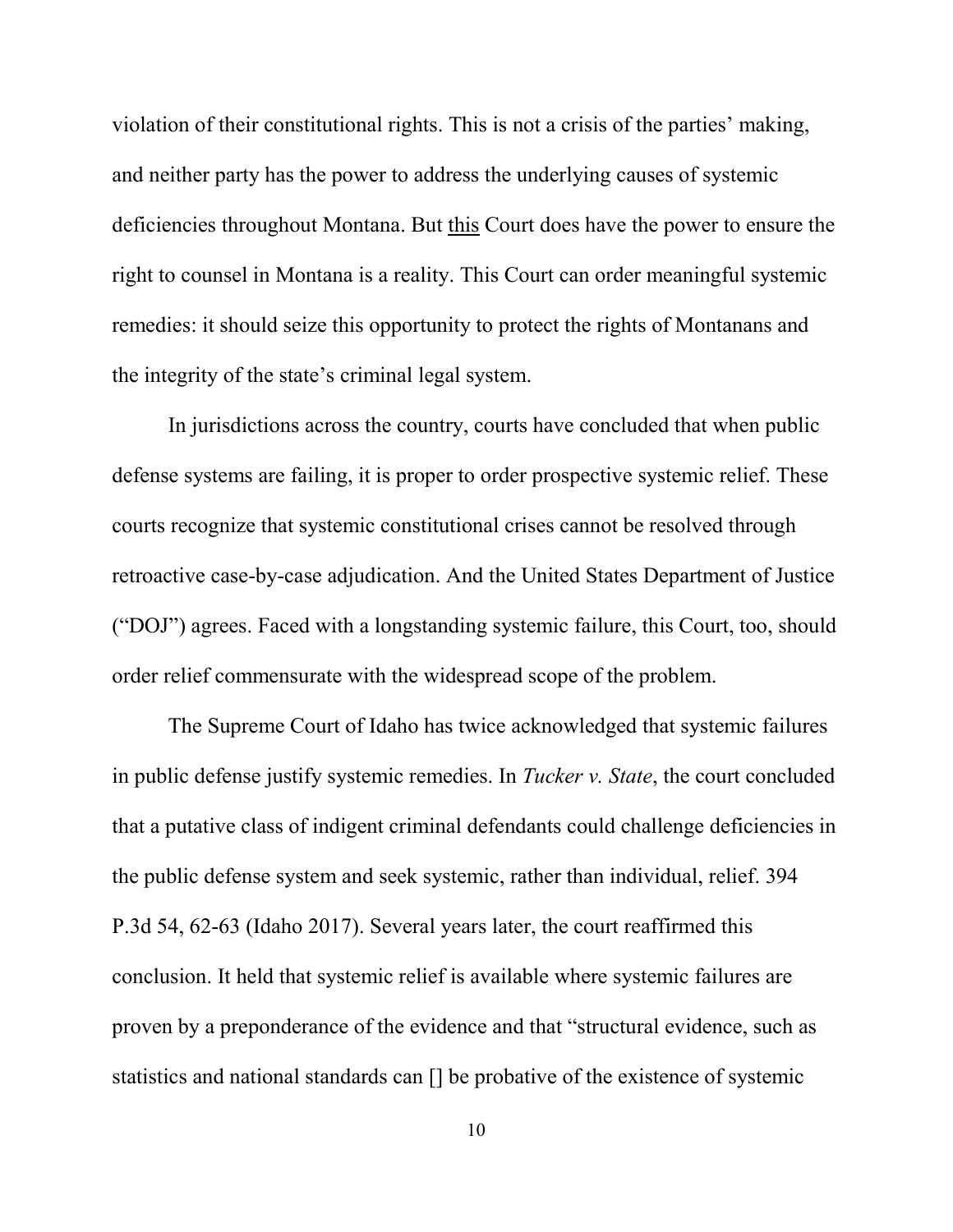denials of counsel and may suffice." *Tucker v. State,* 168 Idaho 570, 585 (Idaho 2021). Similarly, the highest court in New York concluded that prospective injunctive relief is available to remedy systemic violations of the right to counsel. *Hurrell-Harring v. State*, 930 N.E.2d 217 (N.Y. 2010). The Pennsylvania Supreme Court has also "recognized the viability of a cause of action for prospective injunctive relief" for a failing public defense system. *Kuren v. Luzerne Cnty*, 146 A.3d 715, 749 (2016). *See also Carrasquillo*, 142 N.E.3d 28, 36 (faced with a crisis in a single county, the Massachusetts Supreme Judicial Court "outlin[ed] a process through which" the public defender in any county throughout the state "who oversees a court affected by [a public defender] shortage, may seek to trigger" a remedy).

In Washington, a federal district court concluded that systemic remedies are an appropriate response to a failing public defense system, explaining that "[w]here official government policies trample rights guaranteed by the Constitution, the courts have not hesitated to use their equitable powers to correct the underlying policies or systems." *Wilbur v. City of Mount Vernon*, No. 2:11-CV-1100, 2012 WL 600727 at \*3 (W.D. Wash. Feb. 23, 2012). And indeed, the court in *Wilbur* later entered a continuing injunction against municipalities for systemic deprivations of the right to counsel. *Wilbur v. City of Mount Vernon*, 989 F. Supp. 2d 1122, 1133- 1137 (W.D. Wash. 2013).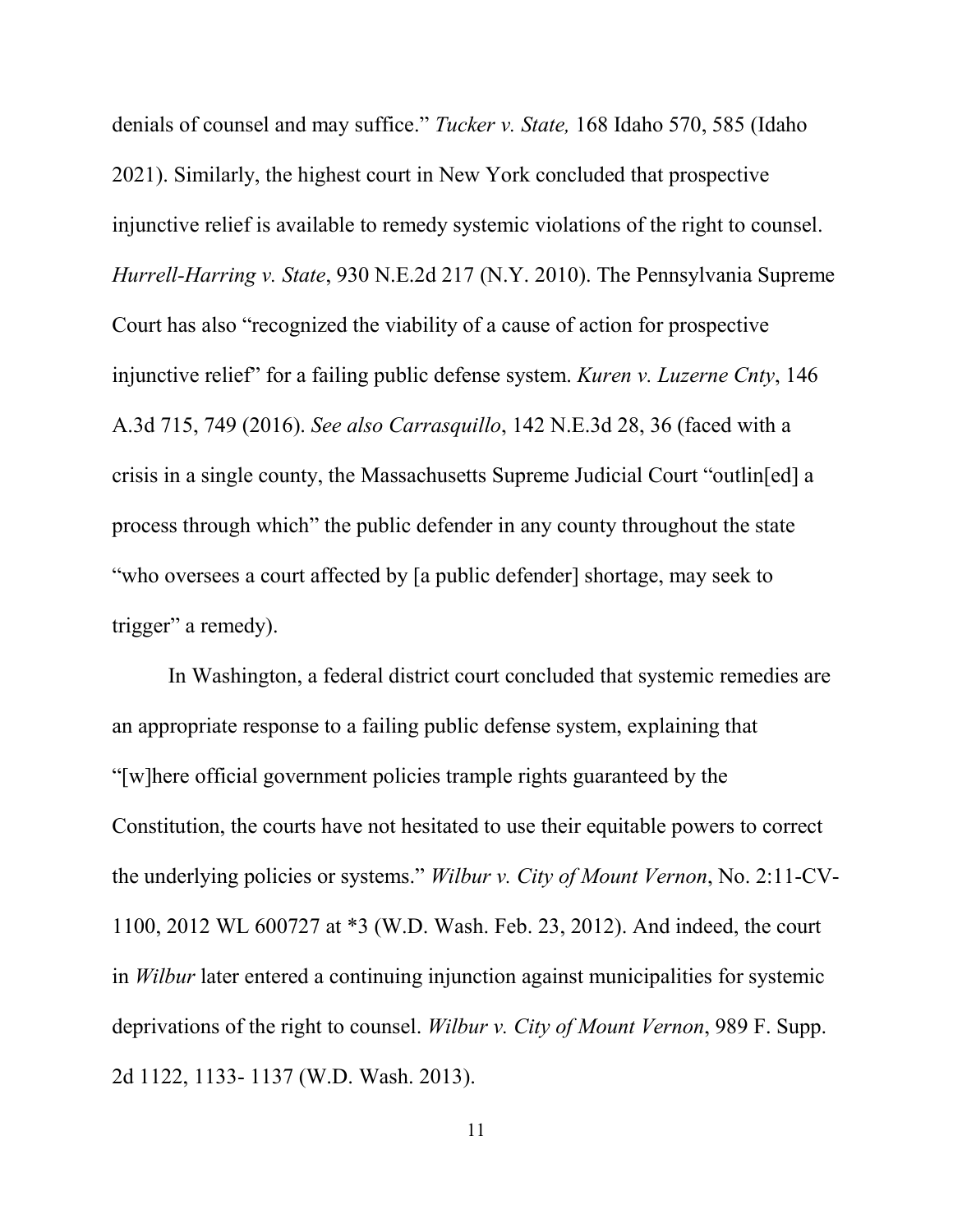DOJ agrees that courts should fashion holistic remedies when public defense systems are failing. DOJ has stated unequivocally that systemic remedies are "critical to protecting the fundamental right that *Gideon* recognized." *Tucker,* 394 P.3d 54 (Idaho 2017), U.S. *Amicus* Br. at ¶ 2. [19](#page-20-0) Moreover, in DOJ's view, individual "[p]ost-conviction claims cannot provide systemic structural relief that will help fix the problem of under-funded and under resourced public defenders." *Kuren*, 146 A.3d 715 (2016), U.S. *Amicus* Br. at 20.[20](#page-20-1) *See also Wilbur*, 989 F. Supp. 2d 1122, U.S. SOI at 1-4.<sup>[21](#page-21-0)</sup> Consistent with these authorities, this Court should address widespread right to counsel violations with system-level interventions.

#### **B. The Right to Counsel Requires States to Spend Money to Adequately Fund Public Defense.**

Providing counsel to indigent defendants costs money, and federal and state constitutions require governments to spend it. When legislatures fail to adequately fund public defense systems, courts have a critical role to play in forcing the appropriation of funds necessary to uphold the Constitution. The Supreme Court's decision in *Gideon v. Wainwright*, 372 U.S. 335 (1963), and this Court's cases interpreting Article II, Section 24, require legislatures to act as is necessary,

 $\overline{\phantom{a}}$ 

<sup>&</sup>lt;sup>19</sup> [https://www.in.gov/publicdefender/files/Tucker-v.-State-of-Idaho-DOJ-Statement-of-](https://www.in.gov/publicdefender/files/Tucker-v.-State-of-Idaho-DOJ-Statement-of-Interest.pdf)[Interest.pdf](https://www.in.gov/publicdefender/files/Tucker-v.-State-of-Idaho-DOJ-Statement-of-Interest.pdf)

<sup>20</sup> <https://www.justice.gov/opa/file/769806/download>

<sup>21</sup> https://www.justice.gov/sites/default/files/crt/legacy/2013/08/15/wilbursoi8-14-13.pdf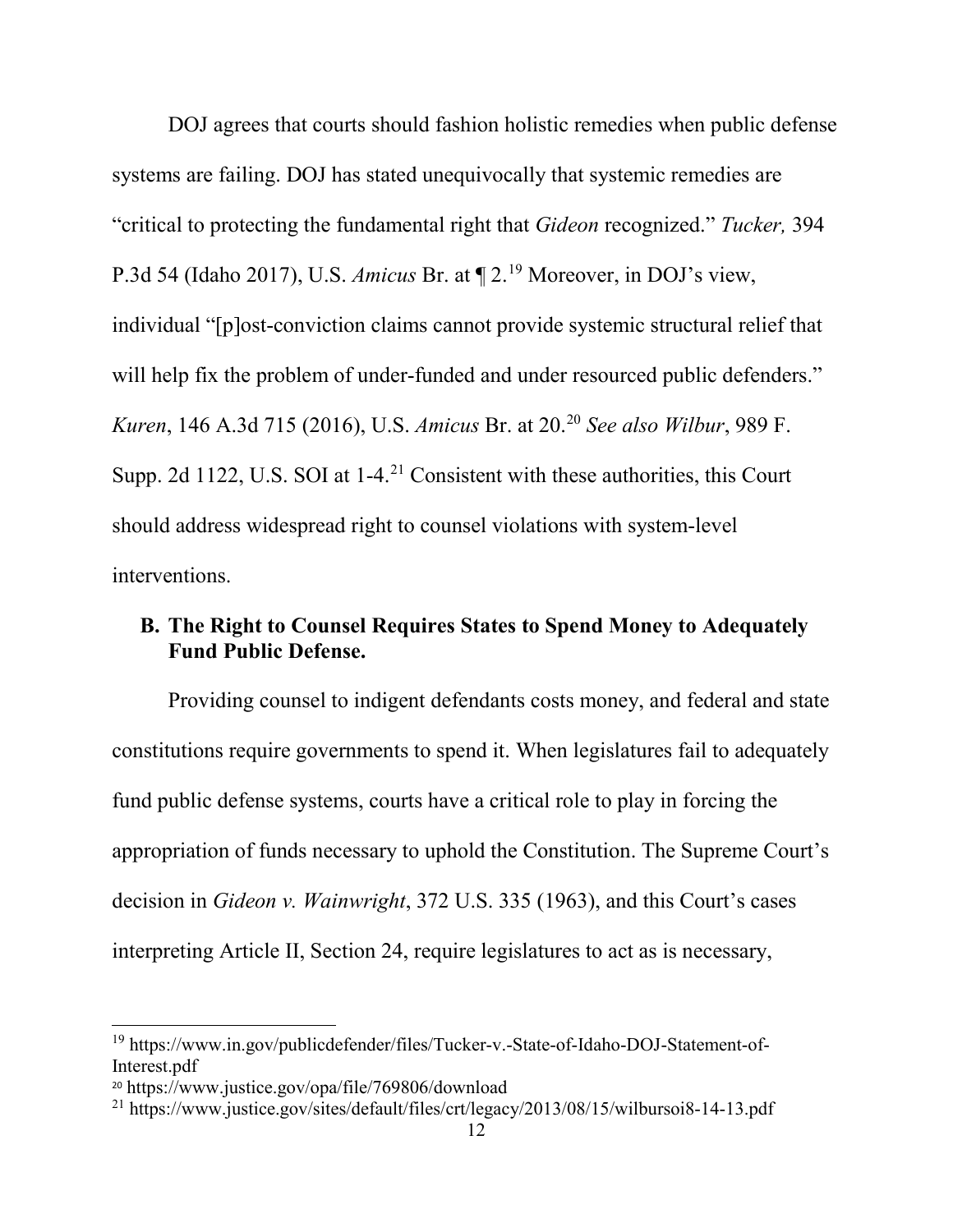including by appropriating adequate funds, to ensure the right to counsel for indigent defendants. *See State v. Schneider*, 2008 MT 408, ¶ 17, 347 Mont. 215, 197 P.3d 1020 (concluding that "the right to counsel under the Montana Constitution is … consistent with the right provided by Sixth Amendment."). In *Gideon*, the Supreme Court held that states have an affirmative obligation to provide counsel to indigent defendants. 372 U.S. at 344. This is nothing less than a command that states, including Montana, spend the money necessary to pay for the defense of the many poor people who are criminally prosecuted.

States cannot shirk this command by prosecuting *so many* poor people that providing them with lawyers becomes too expensive. According to one estimate, near the time *Gideon* was decided, the indigency rate for state felony cases was 43%; by 2006, approximately 80% of people charged with crimes were poor.<sup>[22](#page-22-0)</sup> This trend toward prosecuting increasing numbers of poor people does not render *Gideon* optional. So long as people experiencing poverty remain entrenched in the criminal legal system, *Gideon* requires that public defender and private counsel systems have enough resources to effectively defend them.

State supreme courts have acknowledged that the right to counsel requires states to expend the funding necessary to provide indigent defense counsel, and

 $\overline{\phantom{a}}$ 

<sup>22</sup> *See* Paul Butler, *Poor People Lose:* Gideon *and the Critique of Rights*, 122 Yale L.J., 2176, 2181 (2013), add. 123-51.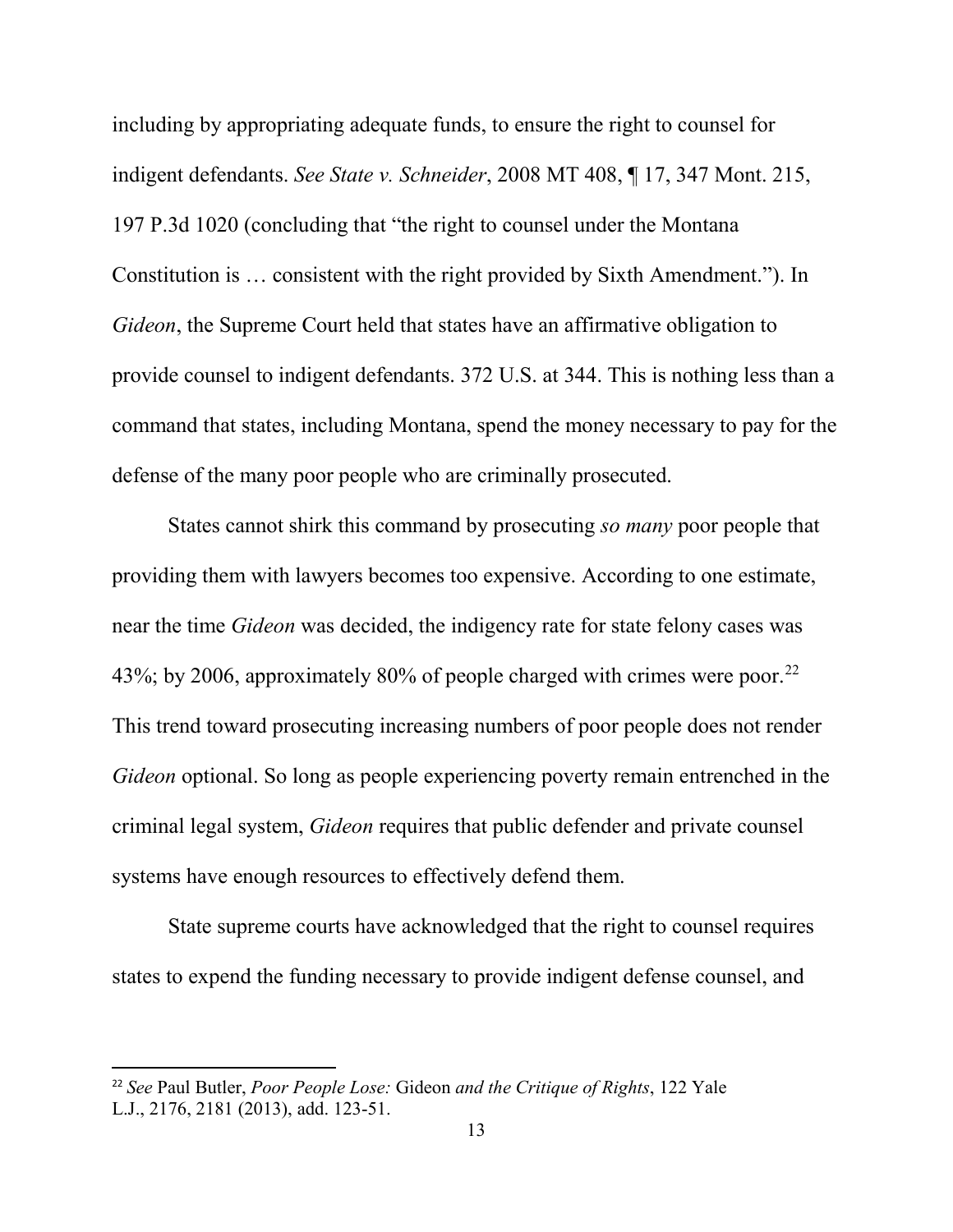that courts must serve as a backstop to underfunded systems. *See, e.g*., *Kuren v. Luzerne Cnty*, 637 Pa. 33, 94 (2016) (the level of funding provided has left the public defender's office unable to comply with *Gideon* thus violating the Sixth Amendment); *Hurrell-Harring*, 930 N.E. 2d at 224 (recognizing a Sixth Amendment claim for government's failure to provide counsel to indigent defendants at all critical stages due in part to inadequate funding); *Simmons v. State Pub. Defender*, 791 N.W.2d 69, 87 (Iowa 2010) (recognizing that a fee cap can undermine the right to counsel); *State v. Young*, 143 N.M. 1, 7 (2007) ("Defense counsels' compensation is inadequate . . . violating defendants' Sixth Amendment right to effective assistance of counsel.").

<span id="page-20-1"></span><span id="page-20-0"></span>In *Kuren*, the Pennsylvania Supreme Court considered a claim for injunctive relief asserted by a county public defender's office and a class of defendants to whom the office could not provide representation due to inadequate funding. The complaint alleged that the county's failure to provide adequate funding to the public defender had resulted in widespread constructive denial of the right to counsel. Noting that the denial of the right was tied inexorably to the funding system itself, the court "recognized the viability of a cause of action for prospective injunctive relief seeking additional funding" for a failing public defense system. 637 Pa. at 90.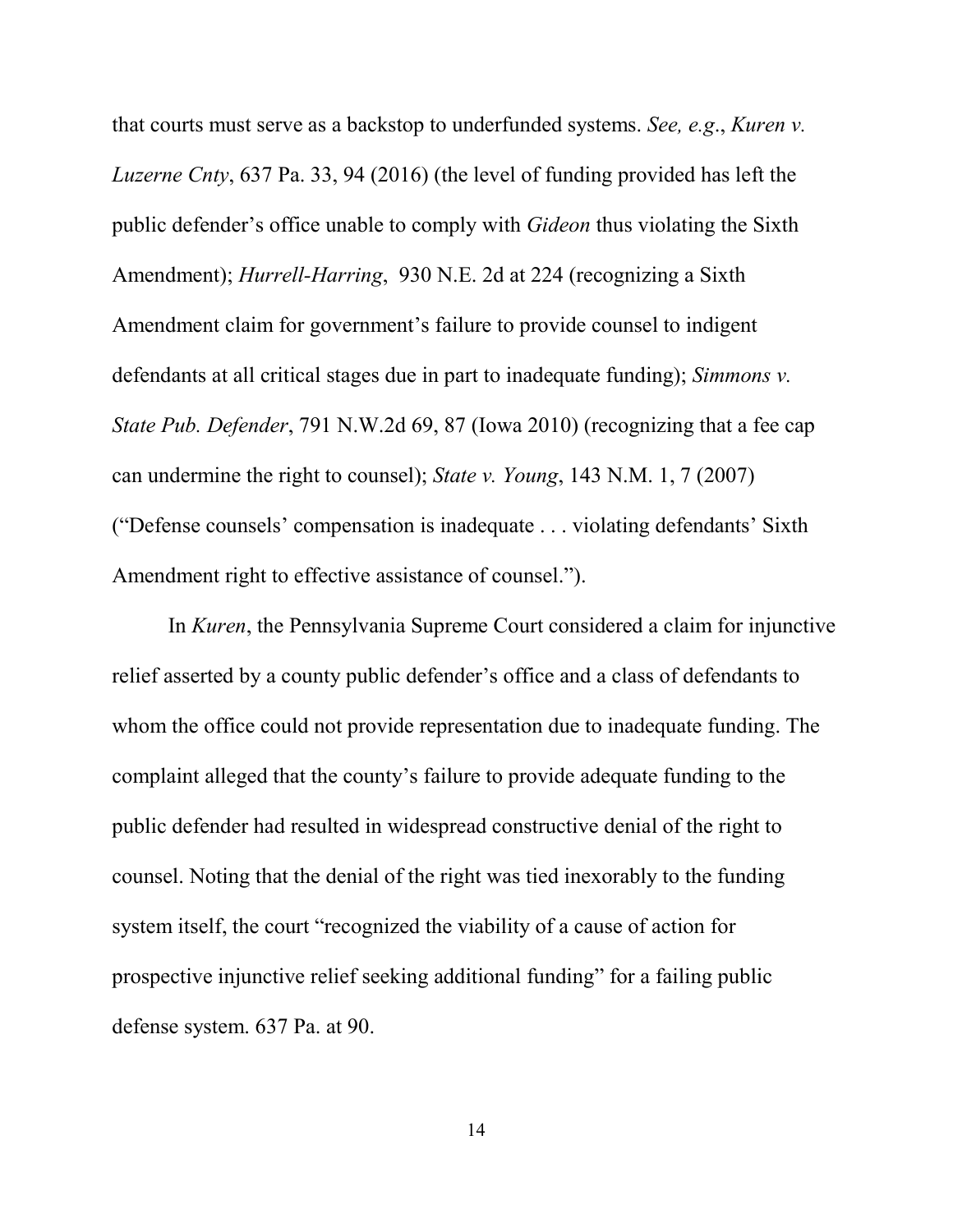In *Hurrell-Harring*, the highest court in New York explained that "enforcement of a clear constitutional or statutory mandate is the proper work of the courts," even if the remedy necessary to enforce the right "would necessitate the appropriation of funds and perhaps, particularly in a time of scarcity, some reordering of legislative priorities." 930 N.E.2d at 227. Notwithstanding these implications, courts have an "essential obligation to provide a remedy for violation of a fundamental constitutional right." *Id.* (citing *Marbury v. Madison*, 5 U.S. 137, 147 (1803)).

Similarly, a New York trial court held in *N.Y. Cnty Lawyers' Ass'n v. State*, that the state's failure to increase the rates paid to private indigent defense counsel violated the right to counsel because it caused the systemic denial of the right. 196 Misc. 2d 761, 762-63 (N.Y. Sup. Ct. 2003). As a remedy, the court declared the portions of the public defender statutes fixing the rates unconstitutional as applied and entered a permanent injunction raising the compensation rates so that they matched the rates paid to assigned counsel in federal courts until the legislature addressed the issue. *Id.* at 778. *See also Wilbur*, 989 F. Supp. 2d at 1131, 1134-35 (finding systemic flaws in municipal public defense systems and ordering injunctive relief including a reevaluation of existing public defense contacts and the hiring of a new public defense supervisor).

<span id="page-21-0"></span>In short, providing the funding necessary to ensure representation of indigent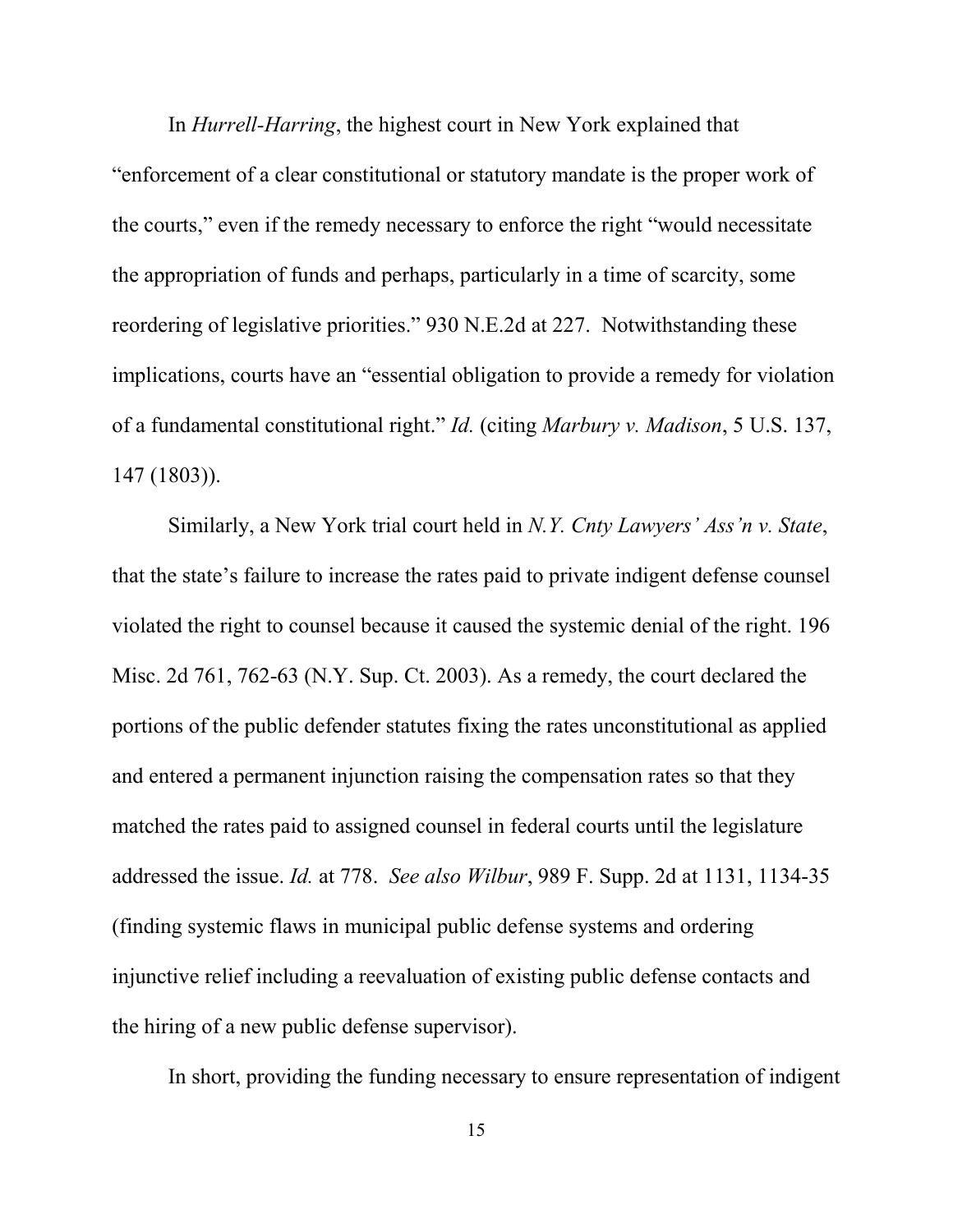criminal defendants is nondiscretionary. The Sixth Amendment and Article II, Section 24 require state governments to adequately fund public defense.

## **C. This Court's Precedent Establishes that it May Review Legislative Funding Decisions and Determine Whether Funding Systems are Constitutionally Adequate.**

 This Court has previously concluded that it can intervene when the Legislature inadequately funds a system created to implement a constitutional right. In *Columbia Falls Elementary Sch. Dist. No. 6 v. State*, the Court considered a case challenging the adequacy of the state's funding for Montana's constitutionally-required system of free quality public education. 2005 MT 69, 326 Mont. 304, 109 P.3d 257. In that case, the Court decided a number of issues, three of which are relevant here and demonstrate that this Court must ensure that the state's constitutionally-required system of public defense is adequate.

<span id="page-22-0"></span> First, the Court held that the adequacy of the state's education funding system did not present a non-justiciable political question, even though one of the two constitutional provisions at issue was non-self-executing. *See* Article X, Section 1(3)). The Court held that "[a]s the final guardian and protector of the right to education, it is incumbent upon the court to assure that the system enacted by the Legislature enforces, protects and fulfills the right." *Id.*, ¶ 19. Unlike the right to a "quality education," the right to counsel is wholly self-executing, making it even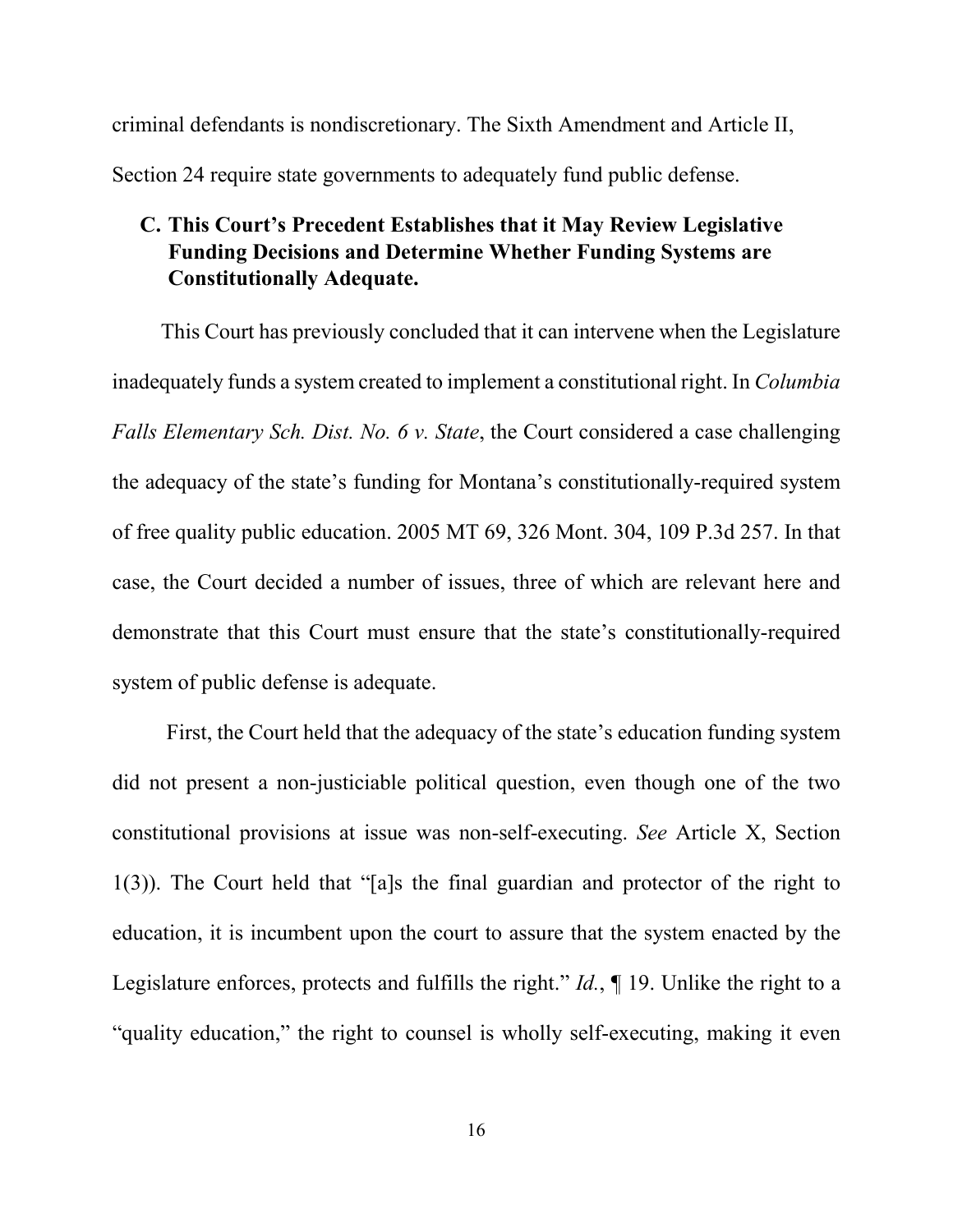clearer than it was in *Columbia Falls* that it is this Court's proper role to ensure that the state's public defense system is constitutionally adequate.

 Second, even while "defer[ring] to the Legislature as to what constitutes 'quality'" under the state constitution, the Court articulated "what the Constitution demands of the Legislature and what the Legislature must do to fashion a constitutional education system." *Id.*, ¶¶ 22, 28. On this point, the Court directed that "[u]nless funding relates to needs such as academic standards, teacher pay, fixed costs, costs of special education, and performance standards, then the funding is not related to the cornerstones of a quality education." *Id*., ¶ 26. Here, the Court should similarly articulate what the Legislature must do to fund a constitutional public defense system. At a minimum, this Court should clarify that the Legislature must base its funding for the public defense system on (1) attorney "workload[s] [that are] controlled to permit the rendering of quality representation<sup>"[23](#page-27-0)</sup> by each attorney for every assigned client,  $^{24}$  $^{24}$  $^{24}$  and (2) a pay scale that ensures public defense providers are lawyers who have the necessary skill, knowledge, and experience to effectively

l

[claid\\_def\\_tenprinciplesbooklet.authcheckdam.pdf.](https://www.americanbar.org/content/dam/aba/administrative/legal_aid_indigent_defendants/ls_sclaid_def_tenprinciplesbooklet.authcheckdam.pdf)<br><sup>24</sup> Although OPD's funding is insufficient to represent all the indigent defendants who qualify for appointed counsel, the Legislature recognizes that the office cannot represent an unlimited number of clients. *See* § 47-1-105(b),(c), MCA (requiring that the Director of OSPD "shall establish… acceptable caseloads and workload monitoring protocols to ensure that public defender workloads are manageable," and "shall … establish policies and procedures for handling excess caseloads");  $\frac{647-1-202(c)}{c}$ , MCA (requiring the Public Defender Division Administrator to "establish procedures for managing caseloads").

<sup>&</sup>lt;sup>23</sup> ABA Ten Principles of a Public Defense Delivery System, Principle 5, https://www.americanbar.org/content/dam/aba/administrative/legal aid indigent defendants/ls s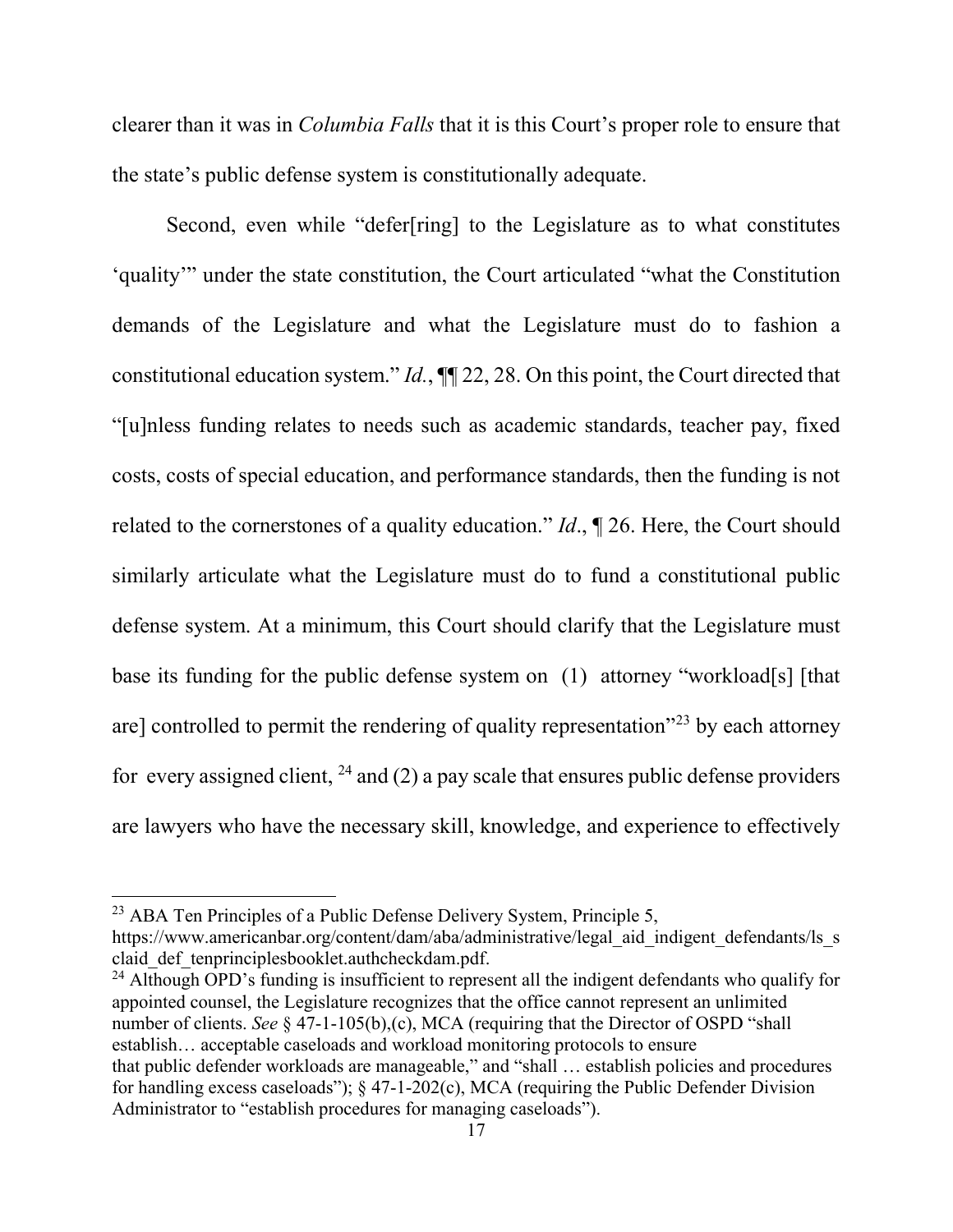serve their clients. [25](#page-28-0) Unlike in *Columbia Falls,* the constitution does not call on the Legislature to define what "quality" right to counsel means—the contours of the right to counsel are more squarely within the Court's expertise than the contours of the right to a "quality education." Accordingly, the Court should articulate "what the Constitution demands of the Legislature" in this context. *Id.*, ¶ 28.

 Third, the Court in *Columbia Falls* "address[ed] the educational product that the present school system provides," and concluded "that whatever legitimate definition of quality that the Legislature may devise, the educational product of the present school system is constitutionally deficient and that the Legislature currently fails to adequately fund Montana's public school system." *Id*., ¶ 28. The Court relied on evidence such as "school districts increasingly budgeting at or near their maximum budget authority; growing accreditation problems; many qualified educators leaving the state to take advantage of higher salaries and benefits offered elsewhere; [and] the cutting of programs." *Id.*, ¶ 29. Similarly, here the evidence demonstrates that current funding for the public defense system is inadequate. Office of State Public Defender's Petition for Writ of Certiorari, Cause No. OP 22-139, p. 12-13.

l

 $25$  ABA Ten Principles, Principle 6 ("Defense counsel's ability, training, and experience match the complexity of the case"); Principle 8 ("There is parity between defense counsel and the prosecution with respect to resources and defense counsel is included as an equal partner in the justice system.").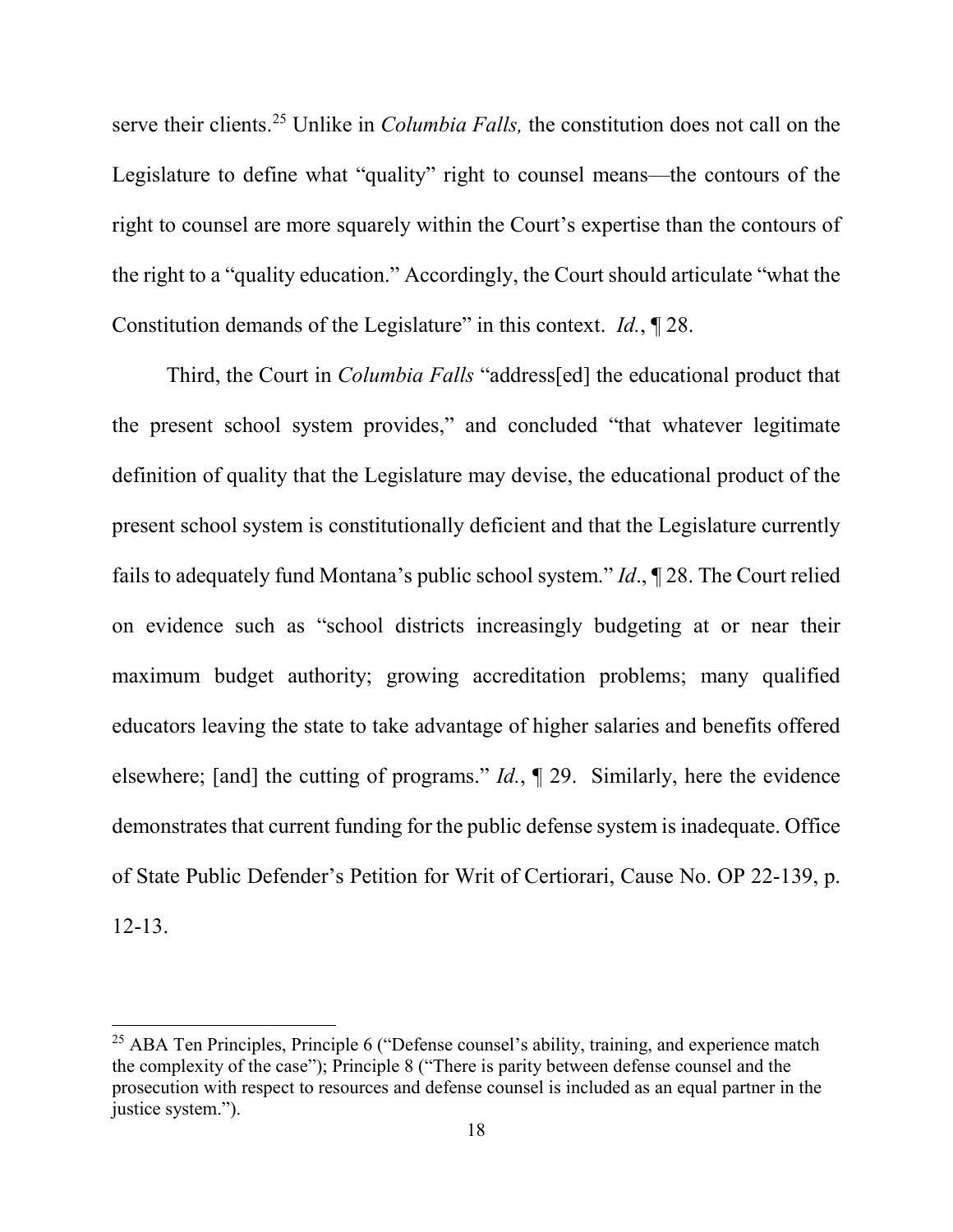After concluding that the Legislature had failed to create an adequate system for prospective funding and was presently failing to adequately fund the state's education system, this court "referred the matter to the Legislature for reform of the system." *Stroebe v. State*, 2006 MT 19, ¶¶ 15-16, 331 Mont. 23, 127 P.3d 1051 (describing the Court's decision and order in *Columbia Falls*). And, in the wake of the *Columbia Falls* decision, the Legislature acted, adopting § 20-9-309, MCA (defining a basic system of free quality education and setting forth a funding formula). Given that the Court owes less deference to the Legislature on effectuating the right to counsel than the right to education, Amici respectfully urge this Court to similarly refer these funding inadequacies to the Legislature for reform.<sup>[26](#page-30-0)</sup> In the event the Legislature still refused to act, this court could justifiably exercise its "[i]nherent judicial power to compel funding." *Butte-Silver Bow Loc. Gov't v. Olsen*, 228 Mont. 77, 80, 743 P.2d 564, 566 (1987); *see also Gallatin Cnty. v. Montana Eighteenth Jud. Dist. Ct*., 281 Mont. 33, 42, 930 P.2d 680, 686 (1997) (affirming two-part test needed to compel funding: an emergency and failure of the established methods for providing funding).

l

<sup>&</sup>lt;sup>26</sup> Amici recognize that the parties in *Columbia Falls* raised these issues directly and created an extensive record in the district court. The parties in this matter raise a more discrete legal question and have not developed the same type of record below. Nonetheless, Amici urge this Court to consider the broader issues that led to the current dispute. Waiting for these same issues to come before the Court in a different posture will merely delay the resolution of this longstanding statewide crisis and allow additional erosion of the right to counsel.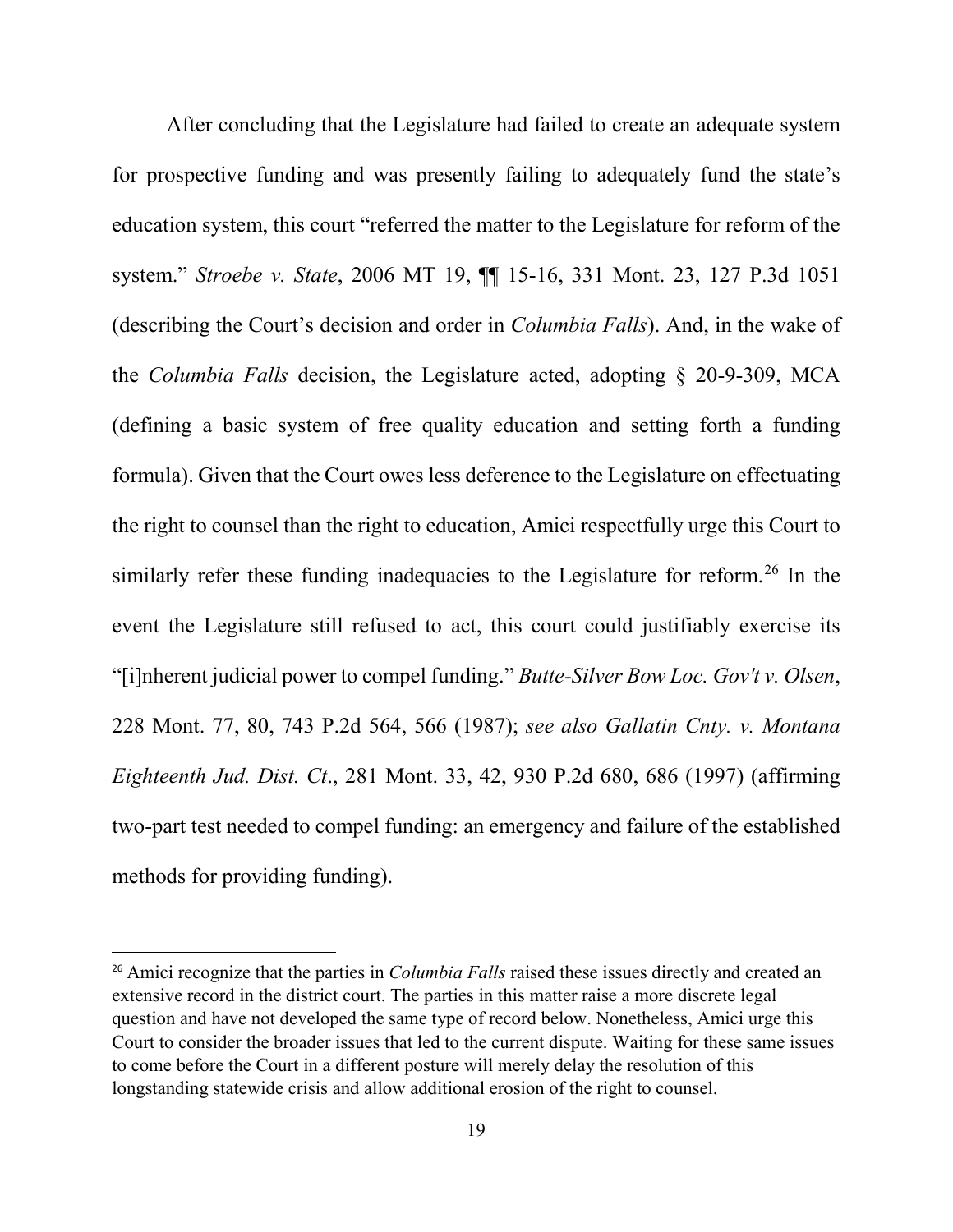## **D. This Court Can Immediately Mitigate the Crisis and Protect Montanans' Right to Counsel**

Amici assert that there is an urgent need to resolve the public defense crisis in Montana, but also recognize that a holistic solution cannot be implemented overnight. Nonetheless, this Court can use its rulemaking authority to immediately ensure that individuals' constitutional rights are upheld.

Article VII, Section 2(3) of the Montana constitution grants this Court the authority to "make rules governing … practice and procedure for all other courts." *See Coate v. Omholt* (1983), 203 Mont. 488, 504, 662 P.2d 591, 600 (stating that "without question, Art. VII,  $\S 2(3)$  vests in the Supreme Court the authority to adopt rules for appellate procedure and trial and appellate procedures 'for all other courts.'"). Relying on this authority, the Court should issue an emergency rule for district courts and courts of limited jurisdiction that requires the dismissal of criminal charges without prejudice when the court orders assignment of counsel and the existing public defense system cannot immediately provide counsel who have the time and expertise to effectively represent the accused. *See e.g., Lavallee v. Justices in the Hampden Superior Court*, 442 Mass. 228, 247-49 (2004); *Carrasquillo*, 142 N.E.3d 28 (reaffirming and adopting implementation plan for *Lavallee* remedy).

Finally, economic pressures cannot negate constitutional mandates. If Montana is unable or unwilling to adequately fund indigent defense, it cannot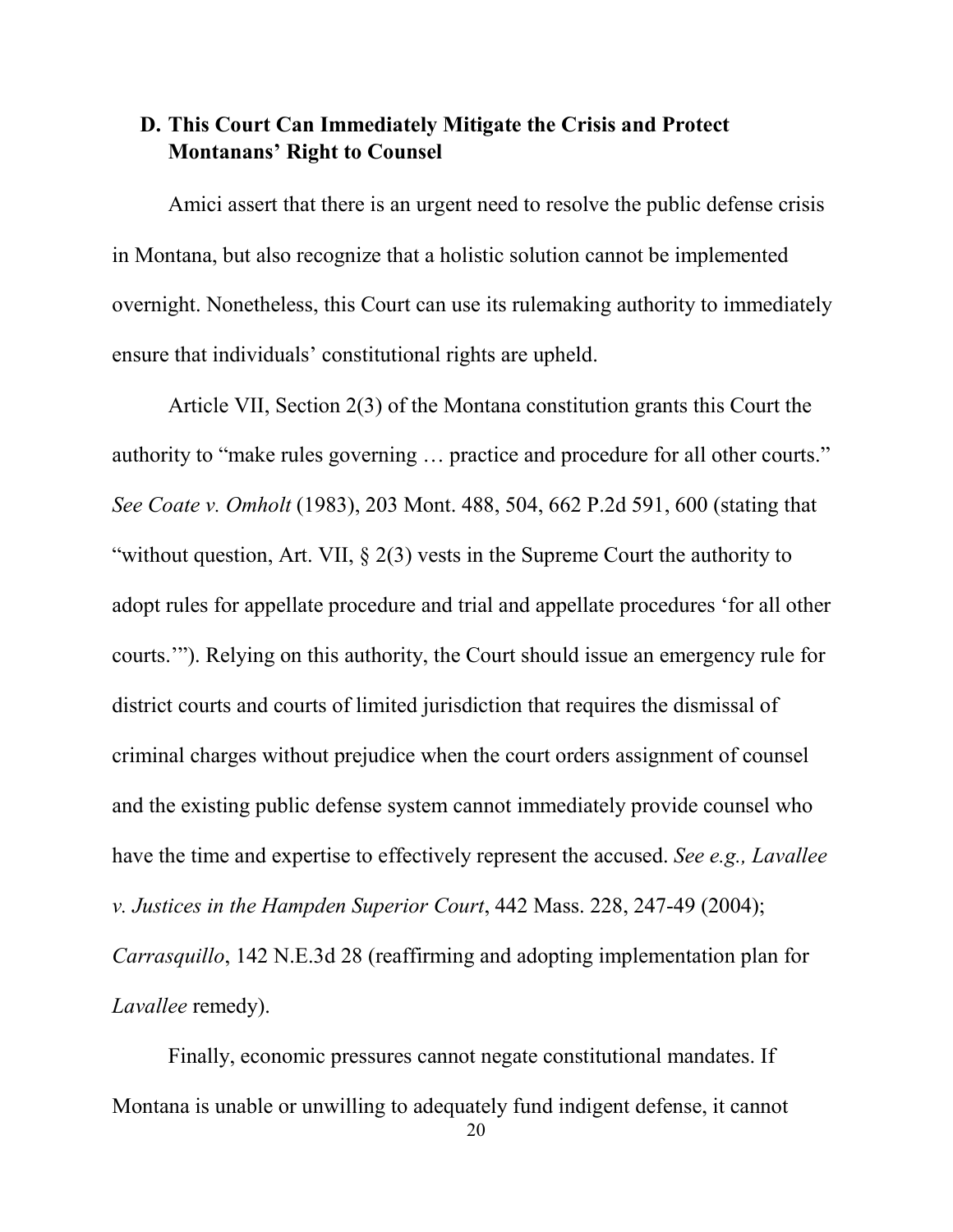continue to prosecute the same volume of criminal cases. Indeed, Amici assert that a sustainable public defense system likely requires a more modest criminal system in Montana. Montana's criminal code and the Municipal Code of Billings reflect an overreliance on criminalization.<sup>[27](#page-31-0)</sup> On any given day, a review of the Yellowstone County jail roster reveals a stark image of the reality of incarceration in Montana.[28](#page-31-1) For instance on May 19, 2022, there were approximately 530 individuals incarcerated at the Yellowstone County detention center.<sup>[29](#page-31-2)</sup> Dozens of these individuals were incarcerated for non-violent misdemeanor offenses.<sup>[30](#page-31-3)</sup>

 $\overline{a}$ 

<span id="page-27-0"></span><sup>27</sup> *See e.g.,* Billings Municipal Code Sec. 3-202 ("Prohibited Acts"); Sec. 3-304(a)-(e) ("Topless, bottomless prohibited"), Sec. 18601-18605 (curfew provisions for minors); Sec. 18-701 (loitering or prowling), Sec. 18-702. (prostitution loitering), Sec. 18-906. (improper labeling and tracking of alcoholic kegs), Sec. 18-1001 et seq. (commercial solicitation, aggressive solicitation), Sec. 18-1104(a) (prohibited graffiti acts), Sec. 18-1110 (graffiti removal failure to comply), Sec. 18-1204 (social hosts failure to prevent underage drinking), Sec. 22-101 (painting, writing on sidewalks) Sec. 22-102 (spitting on sidewalks); Sec. 24-1002. – (failure to appear for traffic violation); Sec. 27-1704 (zoning violations). *See also* § 45-7-301, MCA (resisting arrest), § 45-8-101, MCA (disorderly conduct), § 45-8-113, MCA (creating a hazard), § 45-8- 114, MCA (failure to yield party line), § 45-8-115, MCA (illegal posting of state and federal land), § 45-8-116 MCA (funeral picketing – penalties), § 45-8-201, et seq., MCA (obscenity), § 45-8-215, MCA (desecration of flags), § 45-9-102, MCA (criminal possession of dangerous drugs), § 45-9-107, MCA (criminal possession of precursors to dangerous drugs), § 45-9-110, MCA (criminal production or manufacture of dangerous drugs), § 45-9-115, MCA (criminal manufacture of imitation dangerous drug – penalty), § 45-9-121, MCA (criminal possession of toxic substance – penalty),  $\S$  45-9-127, MCA (carrying dangerous drugs on train – penalty),  $\S$ 45-10-103, MCA (criminal possession of drug paraphernalia), § 45-10-104, MCA (Manufacture or delivery of drug paraphernalia), § 45-10-106, MCA (advertisement of drug paraphernalia). <sup>28</sup> available at Welcome to Yellowstone County, MT - Detention Center Search Listing (yellowstonecountymt.gov) <sup>29</sup> *Id.*

<span id="page-27-1"></span><sup>30</sup> *Id.*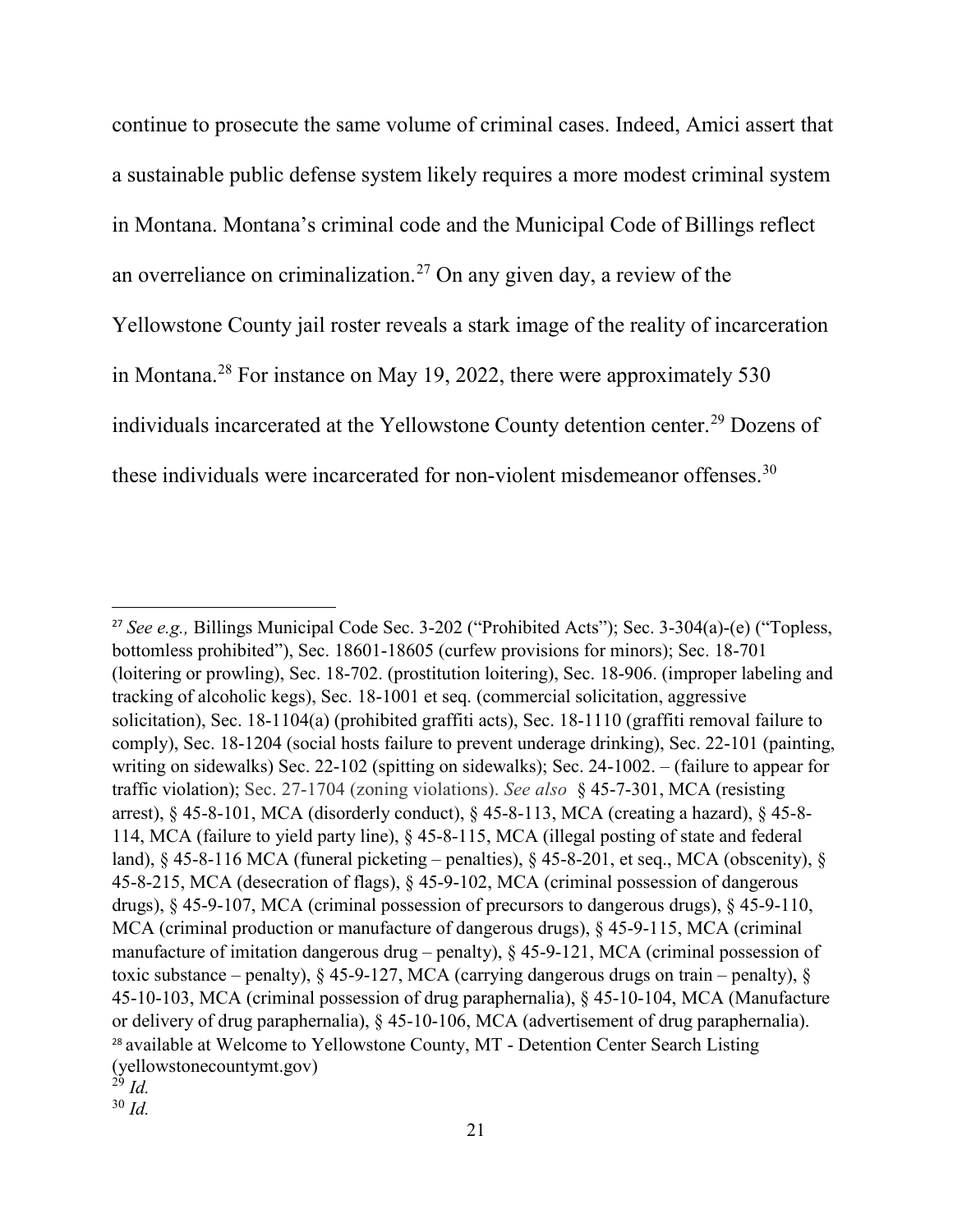Limiting the behaviors subject to criminal penalties would in turn result in the public defense system needing fewer resources to operate constitutionally.

#### **CONCLUSION**

Amici respectfully urge this Court to:

- (1)Declare the that current system for public defense funding and the current funding levels are inadequate to enforce, protect, and fulfill the right to counsel;
- (2)Refer the funding inadequacies to the Legislature for reform with instruction that funding must be tied to reasonable attorney workloads and a pay scale that ensures OPD can recruit and retain qualified lawyers; and
- (3)Order supplemental briefing from the parties and all Amici in this matter seeking input on emergency rules this Court might promulgate, including requiring all district courts and courts of limited jurisdiction to dismiss criminal charges without prejudice when the existing public defense system cannot immediately provide counsel who have the time and expertise to effectively represent the accused.

<span id="page-28-0"></span>Respectfully submitted this 25th day of May, 2022.

/s/ Alex Rate Alex Rate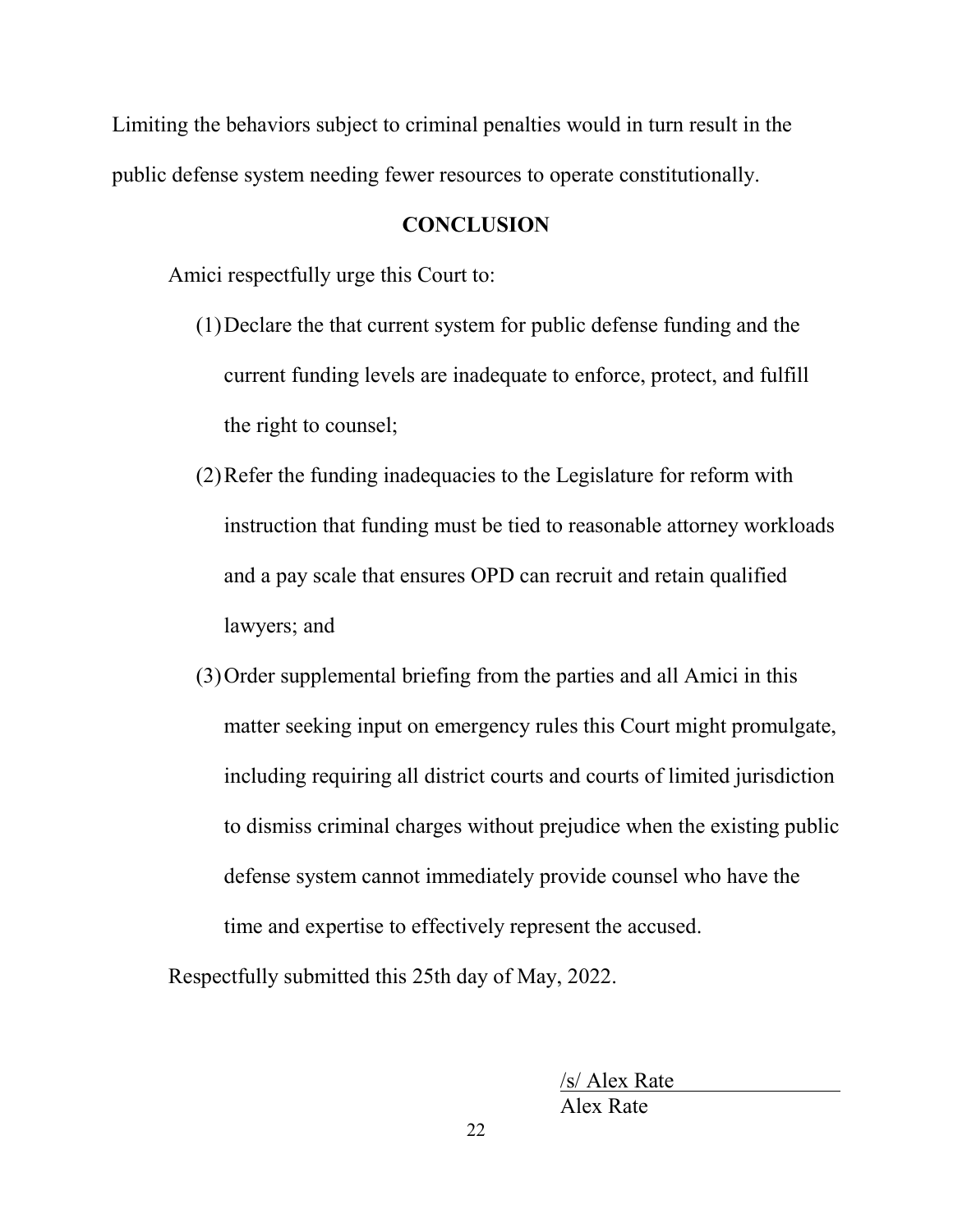Akilah Lane ACLU OF MONTANA *Attorneys for Amicus ACLU of MT*

Emma Andersson \* American Civil Liberties Union 125 Broad Street New York, NY 10004 (347) 931-6337 [eandersson@aclu.org](mailto:eandersson@aclu.org)

*Attorney for Amicus ACLU Foundation* \* *Pro Hac Vice*

# **CERTIFICATE OF COMPLIANCE**

Pursuant to Rule 11 of the Montana Rules of Appellate Procedure, I certify this Opening Brief is printed with a proportionately spaced Times New Roman typeface in 14 point font, is double spaced, and the word count calculated by the word processing software does not exceed 4998 words, excluding the cover page, tables, and certificates.

> /s/ *Alex H. Rate* ACLU of MT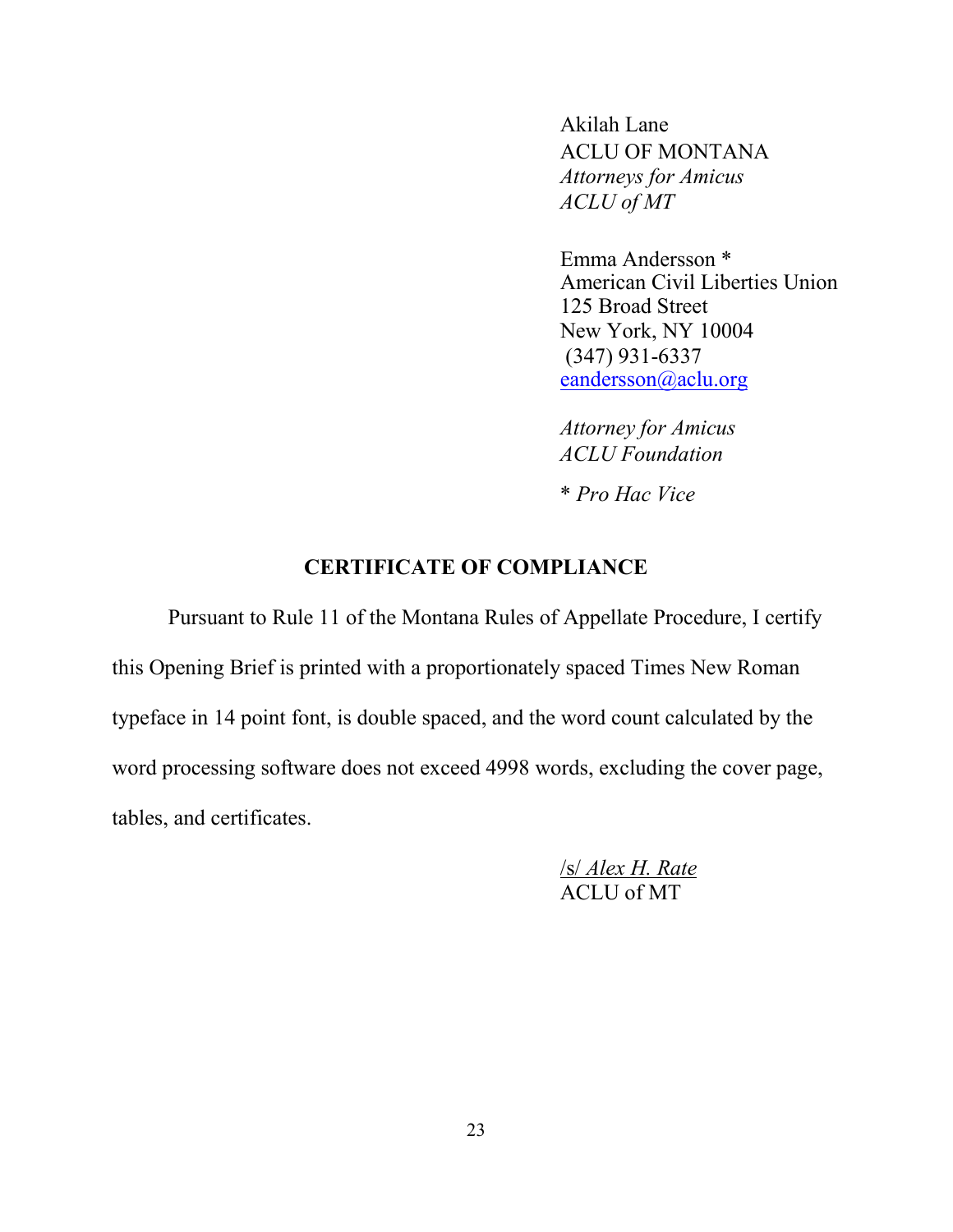#### **CERTIFICATE OF SERVICE**

I, Alex Rate, hereby certify that I have served a true and accurate copy the forgoing document to the following on May 25, 2022:

Peter F. Habein CROWLEY FLECK PLLP P.O. Box 2529 Billings, MT 59103 Representing: Petitioners Service Method: eService

Timothy B. Strauch 257 W. Front Street, Ste. A Missoula, MT 59802 Representing: Hon. Judge Donald L. Harris/Respondent Service Method: eService

Austin Miles Knudsen 215 N. Sanders Helena, MT 59620 Representing: State of Montana /Respondent Service Method: eService

L. Randall Bishop 27 Prairie Falcon Ct. Kalispell, MT 59901 Representing: Amicus Montana Innocence Project Service Method: eService

<span id="page-30-0"></span>Marty Lambert 1709 W. College Bozeman, MT 59715 [Representing:](mailto:marty.lambert@gallatin.mt.gov) Amicus MT County Attorneys Association Service Method: eService

Nikki Trautman Baszynksi, *Pro hac vice*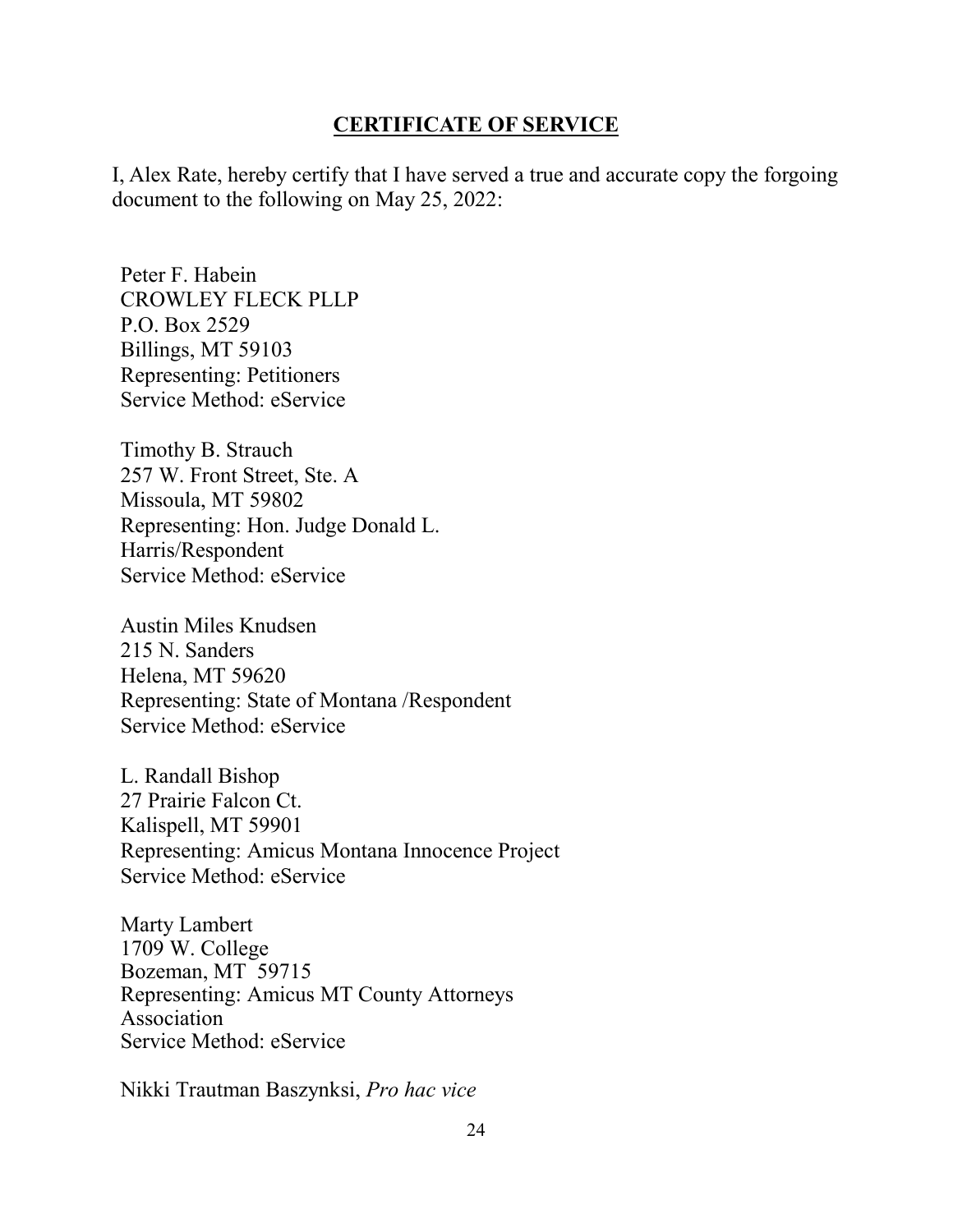215 East 9th Street, Suite 601 Cincinnati, OH 45202 Representing: Amicus National Association of Public Defense Service Method: eService

Jordan Kilby P.O. Box 16960 Missoula, MT 59808 Representing: Amicus National Association of Public Defense Service Method: eService

> <span id="page-31-3"></span><span id="page-31-2"></span><span id="page-31-1"></span><span id="page-31-0"></span>Electronically signed by Krystel Pickens on behalf of Alex Rate Dated: May 25, 2022.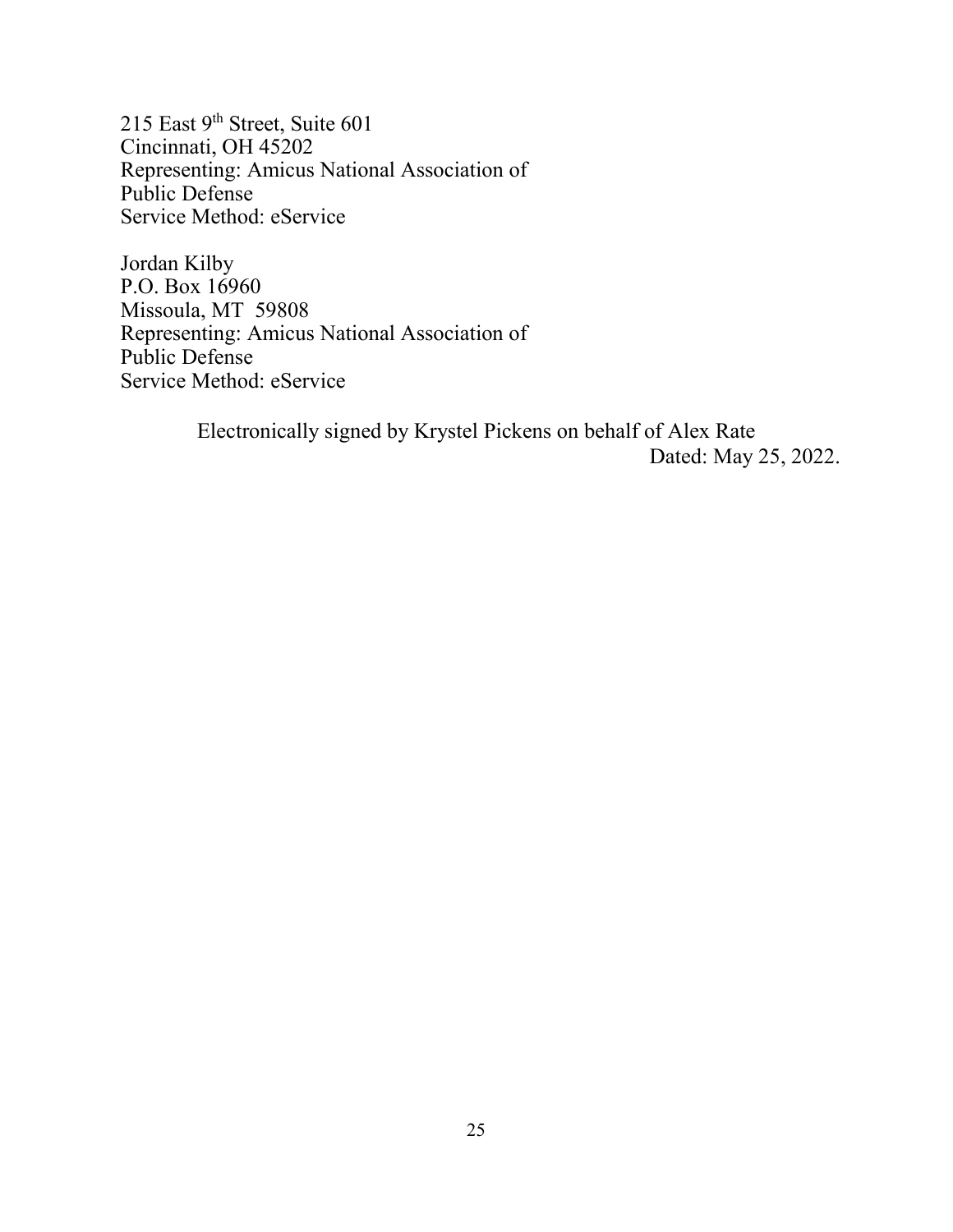#### **CERTIFICATE OF SERVICE**

I, Alexander H. Rate, hereby certify that I have served true and accurate copies of the foregoing Brief - Amicus to the following on 05-25-2022:

Peter F. Habein (Attorney) PO Box 2529 Billings MT 59103 Representing: Rhonda Lindquist, Office of the State Public Defender Service Method: eService

Timothy B. Strauch (Attorney) 257 W Front Street, Ste A Missoula MT 59802 Representing: Donald L. Harris Service Method: eService

Austin Miles Knudsen (Govt Attorney) 215 N. Sanders Helena MT 59620 Representing: State of Montana Service Method: eService

L. Randall Bishop (Attorney) 27 Prairie Falcon Ct Kalispell MT 59901 Representing: Montana Innocence Project Service Method: eService

Emily Jones (Attorney) 115 North Broadway Suite 410 Billings MT 59101 Representing: State of Montana Service Method: eService

Martin D. Lambert (Govt Attorney) 1709 W. College Bozeman MT 59715 Representing: Montana County Attorneys Association Service Method: eService